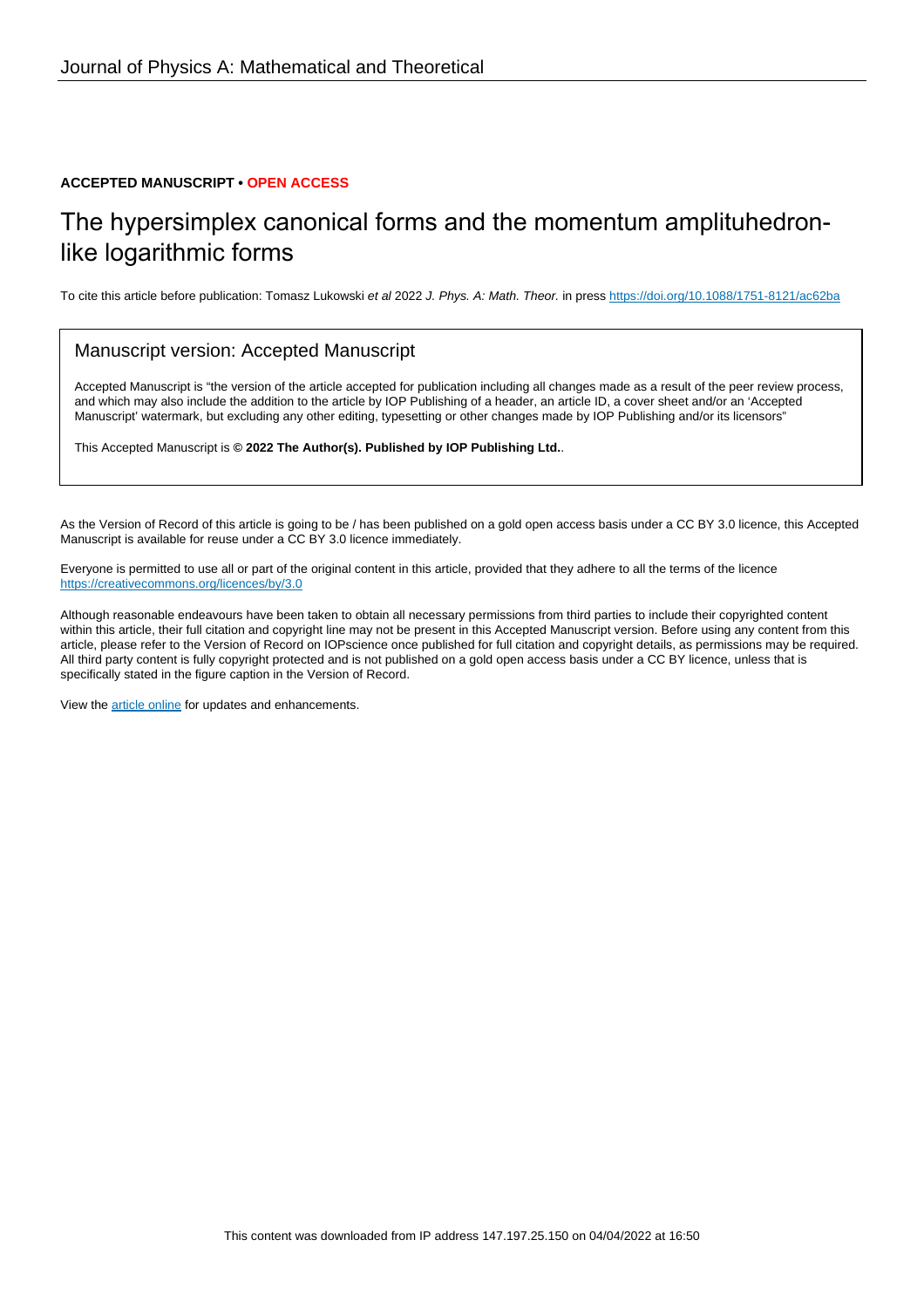# The hypersimplex canonical forms and the momentum amplituhedron-like logarithmic forms

## Tomasz Łukowski, $^1$  and Jonah Stalknecht<sup>1</sup>

<sup>1</sup>Department of Physics, Astronomy and Mathematics, University of Hertfordshire, Hatfield, Hertfordshire, AL10 9AB, United Kingdom

E-mail: t.lukowski@herts.ac.uk, j.stalknecht@herts.ac.uk

Abstract: In this paper we provide a formula for the canonical differential form of the hypersimplex  $\Delta_{k,n}$  for all n and k. We also study the generalization of the momentum amplituhedron  $\mathcal{M}_{n,k}$  to  $m = 2$ , which has been conjectured to share many properties with the hypersimplex, and we provide counterexamples for these conjectures. Nevertheless, we find interesting momentum amplituhedron-like logarithmic differential forms in the  $m = 2$  version of the spinor helicity space, that have the same singularity structure as the hypersimplex canonical forms. The hypersimplex canonical forms and the momentum<br>  $\frac{1}{10}$ <br>  $\frac{1}{10}$ <br>  $\frac{1}{10}$ <br>  $\frac{1}{10}$ <br>  $\frac{1}{10}$ <br>  $\frac{1}{10}$ <br>  $\frac{1}{10}$ <br>  $\frac{1}{10}$ <br>  $\frac{1}{10}$ <br>  $\frac{1}{10}$ <br>  $\frac{1}{10}$ <br>  $\frac{1}{10}$ <br>  $\frac{1}{10}$ <br>  $\frac{1}{10}$ <br>  $\$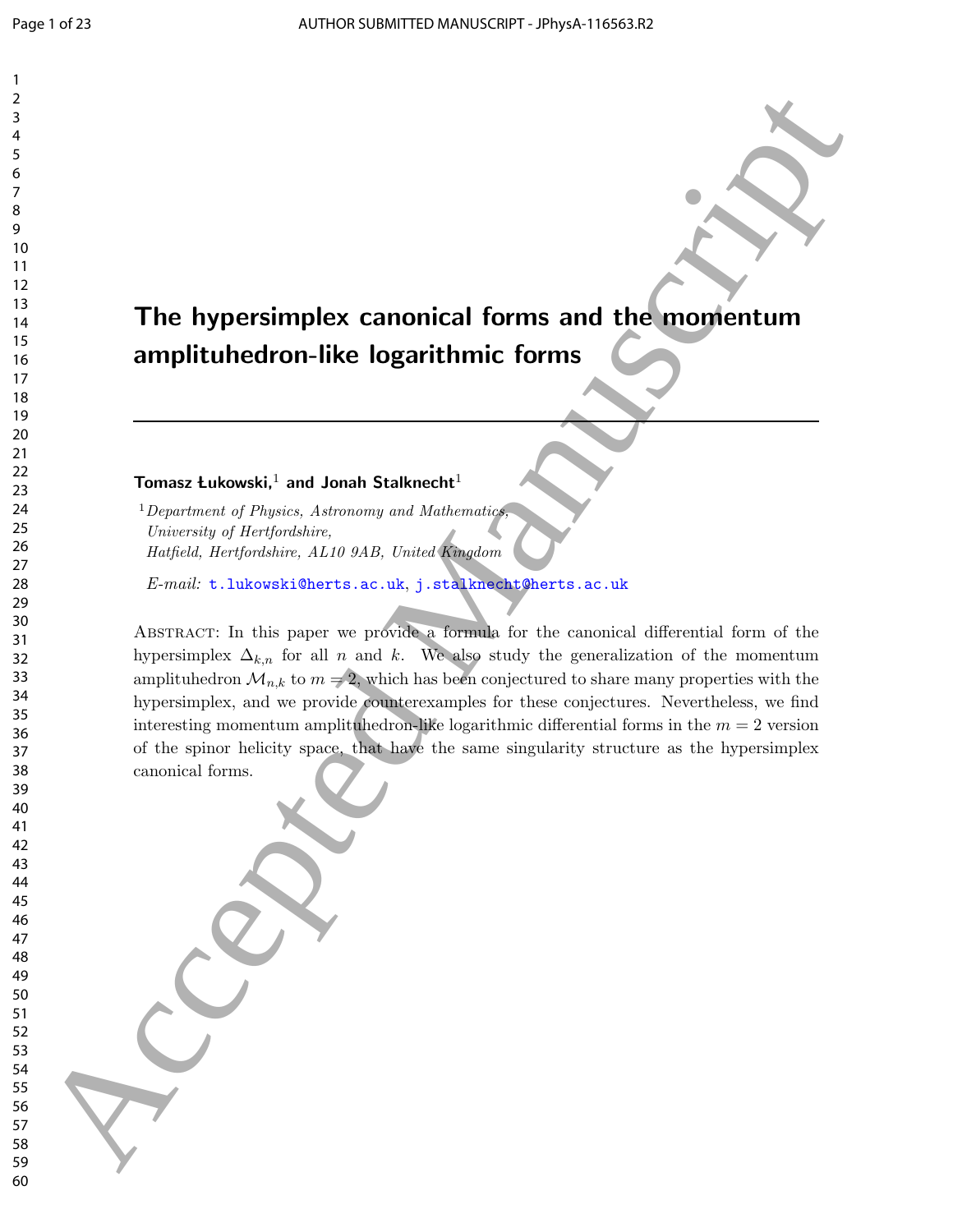| Contents        |                                                                                                                                                                                                                                                                                                                                                                                                                                                                                                                                                                                                                                                                                                                                                                                                                                                                                              |  |
|-----------------|----------------------------------------------------------------------------------------------------------------------------------------------------------------------------------------------------------------------------------------------------------------------------------------------------------------------------------------------------------------------------------------------------------------------------------------------------------------------------------------------------------------------------------------------------------------------------------------------------------------------------------------------------------------------------------------------------------------------------------------------------------------------------------------------------------------------------------------------------------------------------------------------|--|
|                 |                                                                                                                                                                                                                                                                                                                                                                                                                                                                                                                                                                                                                                                                                                                                                                                                                                                                                              |  |
|                 | Introduction                                                                                                                                                                                                                                                                                                                                                                                                                                                                                                                                                                                                                                                                                                                                                                                                                                                                                 |  |
| $\bf{2}$        | Hypersimplex                                                                                                                                                                                                                                                                                                                                                                                                                                                                                                                                                                                                                                                                                                                                                                                                                                                                                 |  |
| 2.1             | Definitions                                                                                                                                                                                                                                                                                                                                                                                                                                                                                                                                                                                                                                                                                                                                                                                                                                                                                  |  |
| 2.2             | Hypersimplex canonical forms                                                                                                                                                                                                                                                                                                                                                                                                                                                                                                                                                                                                                                                                                                                                                                                                                                                                 |  |
| 3               | Momentum amplituhedron                                                                                                                                                                                                                                                                                                                                                                                                                                                                                                                                                                                                                                                                                                                                                                                                                                                                       |  |
| 3.1             | Definition of $m = 2$ momentum amplituhedron                                                                                                                                                                                                                                                                                                                                                                                                                                                                                                                                                                                                                                                                                                                                                                                                                                                 |  |
| 3.2             | Momentum amplituhedron-like logarithmic forms                                                                                                                                                                                                                                                                                                                                                                                                                                                                                                                                                                                                                                                                                                                                                                                                                                                |  |
| 3.3             | Geometry                                                                                                                                                                                                                                                                                                                                                                                                                                                                                                                                                                                                                                                                                                                                                                                                                                                                                     |  |
| 4               | Summary and outlook                                                                                                                                                                                                                                                                                                                                                                                                                                                                                                                                                                                                                                                                                                                                                                                                                                                                          |  |
|                 |                                                                                                                                                                                                                                                                                                                                                                                                                                                                                                                                                                                                                                                                                                                                                                                                                                                                                              |  |
|                 | A Definition of positive geometry and push-forward                                                                                                                                                                                                                                                                                                                                                                                                                                                                                                                                                                                                                                                                                                                                                                                                                                           |  |
| <b>B</b> Proofs |                                                                                                                                                                                                                                                                                                                                                                                                                                                                                                                                                                                                                                                                                                                                                                                                                                                                                              |  |
| B.1             | Sketch of a proof for formulae $(2.21)$ and $(2.23)$                                                                                                                                                                                                                                                                                                                                                                                                                                                                                                                                                                                                                                                                                                                                                                                                                                         |  |
| B.2             | Sketch of a proof of formula $(2.32)$                                                                                                                                                                                                                                                                                                                                                                                                                                                                                                                                                                                                                                                                                                                                                                                                                                                        |  |
|                 |                                                                                                                                                                                                                                                                                                                                                                                                                                                                                                                                                                                                                                                                                                                                                                                                                                                                                              |  |
|                 | Geometry has always played an essential role in physics, and it continues to be crucial in many<br>recently developed branches of theoretical and high-energy physics. In recent years, this state-                                                                                                                                                                                                                                                                                                                                                                                                                                                                                                                                                                                                                                                                                          |  |
|                 | ment has been supported by the introduction of positive geometries [1] that encode a variety<br>of observables in Quantum Field Theories $[2-5]$ , and beyond $[6-8]$ , see [9] for a comprehensive<br>review. These recent advances have also renewed the interest in well-established and very<br>well-studied geometric objects, allowing us to look at them in a completely new way. One<br>essential new ingredient introduced by positive geometries is that to every convex polytope,<br>one can associate a meromorphic differential form with the property that it is singular on all<br>boundaries of the polytope, and the divergence is logarithmic. Moreover, when each boundary<br>is approached, an appropriately defined residue operation allows one to find the differential<br>form of the boundary with the same properties. This process can be repeated and eventually |  |
|                 | one arrives at a zero-dimensional boundary with a trivial 0-form equal $\pm 1$ . Such canonical<br>forms can be found for every convex polytope and for more complicated "convex" shapes in<br>Grassmannian spaces, which has been conjectured for the amplituhedron $[2]$ and the momen-<br>tum amplituhedron [4]. Many well-known convex polytopes made their recent appearance in                                                                                                                                                                                                                                                                                                                                                                                                                                                                                                         |  |

## 1 Introduction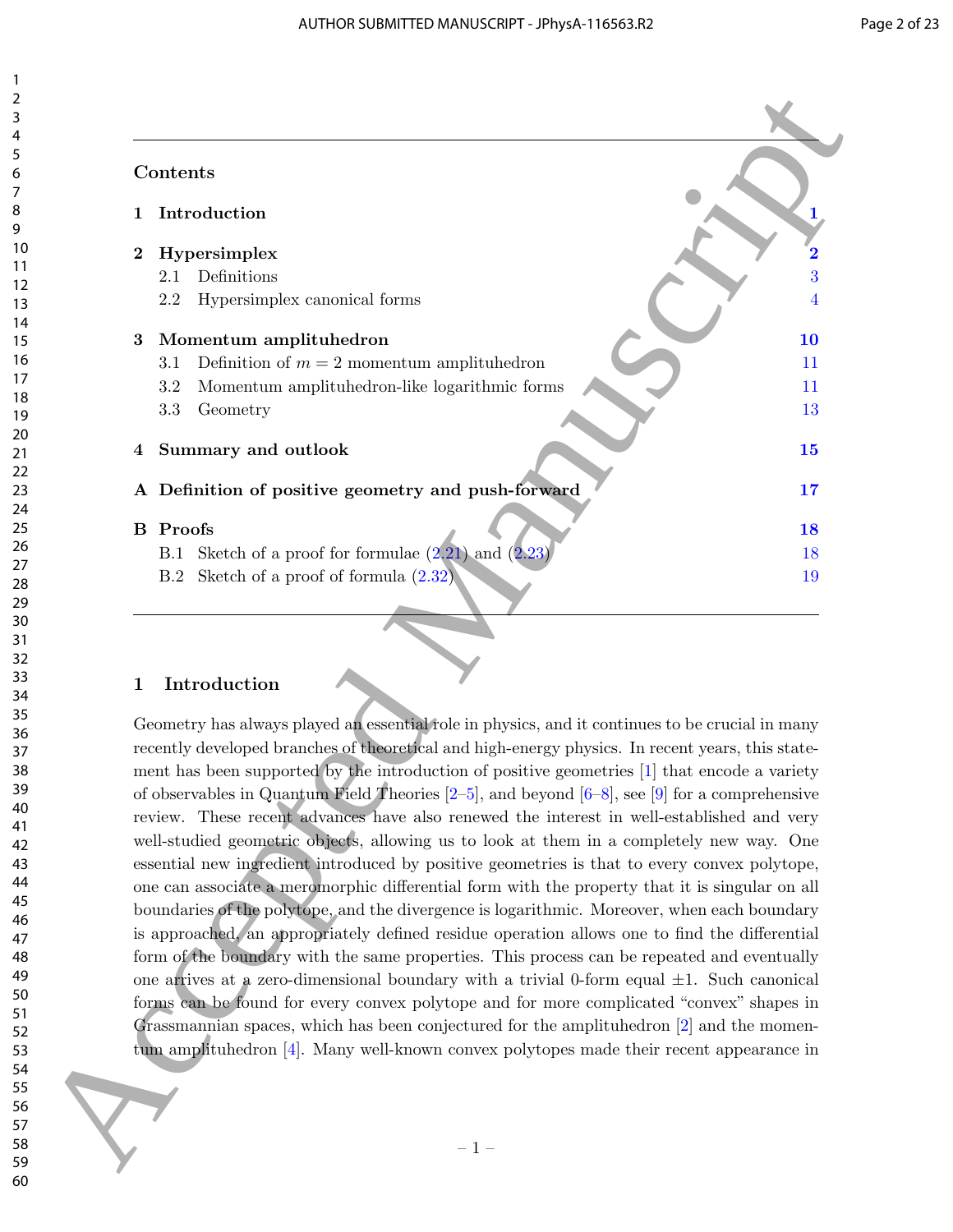physics in the context of positive geometries, the primary example given by the associahedron featured in the bi-adjoint  $\phi^3$  scalar field theory [3] or, more generally, generalized permutahedra discussed in [10]. More recently, another well-known polytope, the hypersimplex  $\Delta_{k,n}$ , also has become relevant in the positive geometry story. It was conjectured in [11] and consequently proven in [12] that a particular class of hypersimplex subdivisions are in one-to-one correspondence with the tilings of the amplituhedron  $\mathcal{A}_{n,k}^{(2)}$ , which is a prototypical example of a positive geometry. Moreover, it was conjectured that its spinor helicity cousin,  $\mathcal{M}_{n,k}^{(2)}$ , which is a generalization of the momentum amplituhedron  $\mathcal{M}_{n,k}$  [4], shares many properties with the hypersimplex. This paper focuses on the latter statement and tries to verify whether it is correct. To this extent, we start by treating the hypersimplex as a positive geometry and finding its canonical differential form. In particular, the hypersimplex  $\Delta_{k,n}$  can be defined as the image of the positive Grassmannian through the (algebraic) moment map [13] (see also [11]). Using this fact, we find a simple expression for the hypersimplex canonical form, which can be obtained by summing push-forwards of canonical forms of particular cells in the positive Grassmannian  $G_{+}(k, n)$ . The momentum amplituhedron  $\mathcal{M}_{n,k}^{(2)}$  has also been defined as the image of the same positive Grassmannian using a linear map  $\Phi_{(\Lambda,\tilde{\Lambda})}$  [11], which we will define in the main text. After taking the same collection of positroid cells in the positive Grassmannian, and summing their push-forwards through the  $\Phi_{(\Lambda,\tilde{\Lambda})}$  map, we find a simple logarithmic differential form in spinor helicity space, that has the same singularity structure as the hypersimplex canonical form. However, it is not the canonical form of  $\mathcal{M}_{n,k}^{(2)}$ . Moreover, we show that  $\mathcal{M}_{n,k}^{(2)}$  does not possess the desired properties conjectured in [11]. 24<br>
24<br>
25 Access the first state of the base of the first system of the consistency of the consistency of the first since and<br>
26 Access the first since and the first system was considered for the system of<br>
16 Access th

The paper is organized as follows: in Section 2 we recall the definition of hypersimplex, describe its boundary structure and define positroid tilings. We also provide a previously unknown formula for its canonical differential form. In section 3 we recall the definition of the momentum amplituhedron  $\mathcal{M}_{n,k}^{(2)}$  introduced in [11] and find a logarithmic differential form defined on the  $m = 2$  version of the spinor helicity space, that has the same singularity structure as the hypersimplex canonical form. We also comment on the validity of the conjectures in section 11 of [11]. We end the paper with a summary and outlook, and appendices containing the definitions of positive geometries and push-forwards, and proofs of some of our statements from the main text.

## 2 Hypersimplex

The hypersimplices  $\Delta_{k,n}$  form a two-parameter family of convex polytopes that appears in various algebraic and geometric contexts. In particular, they have been used to classify points in the Grassmannian  $G(k, n)$  by studying their images through the moment map [13]. This naturally leads to a notion of matroid polytopes and matroid subdivisions  $[14-16]$ , which are in turn related to the tropical Grassmmanian [14, 17, 18]. When the Grassmannian  $G(k, n)$ is replaced by its positive part  $G_+(k,n)$ , the moment map image of  $G_+(k,n)$  is still the hypersimplex  $\Delta_{k,n}$ , and one can use it to study positroid polytopes [19], positroid subdivisions [11, 20, 21] and their relation to the positive tropical Grassmannian [22]. In this paper we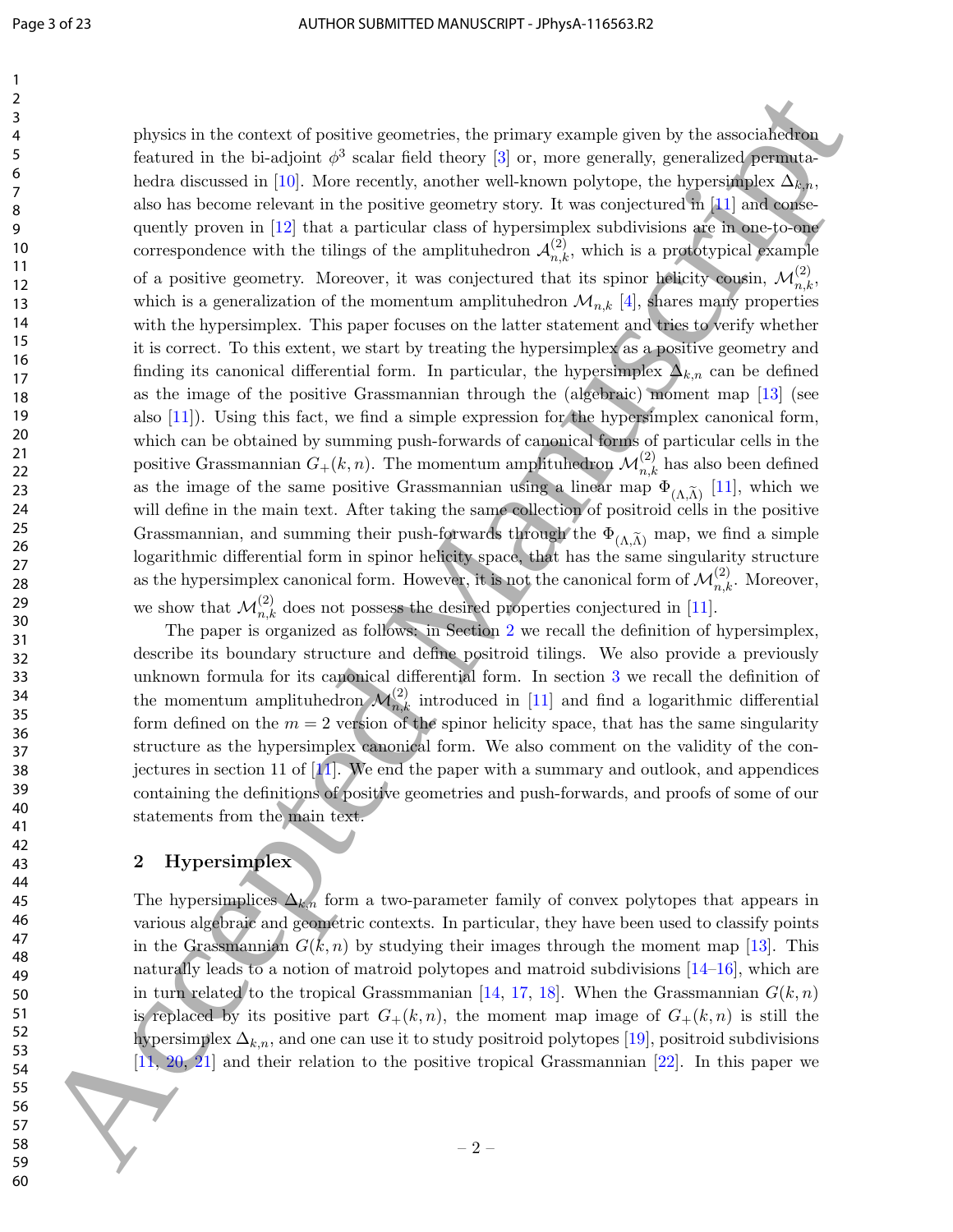look at the hypersimplex  $\Delta_{k,n}$  from the point of view of positive geometries<sup>1</sup>. As the main result of this section, we provide an explicit expression for the canonical differential form for  $\Delta_{k,n}$  for all n and k.

#### 2.1 Definitions

We denote by  $e_i$  the standard basis vectors in  $\mathbb{R}^n$ . The hypersimplex  $\Delta_{k,n}$  is then defined<sup>2</sup> as the convex hull of the indicator vectors  $e_I = \sum_{i \in I} e_i$  where I is a k-element subset of  $[n] \equiv \{1, 2, \ldots, n\}$ . Since for all  $x = (x_1, \ldots, x_n) \in \Delta_{k,n}$  we have  $x_1 + \ldots + x_n = k$ , the hypersimplex  $\Delta_{k,n}$  lives in an  $(n-1)$ -dimensional affine subspace inside  $\mathbb{R}^n$ . Moreover, the hypersimplex  $\Delta_{k,n}$  is identical to the hypersimplex  $\Delta_{n-k,n}$  after the replacement  $I \leftrightarrow [n] \setminus I$ . We refer to this symmetry as a *parity symmetry*.

Equivalently, the hypersimplex  $\Delta_{k,n}$  can be defined as the image of the positive Grassmannian  $G_+(k,n)$  through the moment map [13]. For a given n and  $0 \leq k \leq n$ , the *Grassmannian*  $G(k,n)$  is the space of all k-dimensional subspaces of  $\mathbb{R}^n$ . Each element of  $G(k,n)$  can be viewed as a maximal rank  $k \times n$  matrix modulo  $GL(k)$  transformations, whose rows span the k-dimensional space. We denote by  $\binom{[n]}{k}$  $\binom{n}{k}$  the set of all k-element subsets of  $[n]$ . Then for  $I \in \binom{[n]}{k}$  $\binom{n}{k}$ , we define  $p_I(C)$  to be the  $k \times k$  minor formed of columns of C labelled by elements of I. We call these variables the *Plucker variables*, and they are defined up to an overall rescaling by a non-zero constant. The *positive Grassmannian*  $G_{+}(k, n)$  is the set of all elements  $C \in G(k, n)$  for which  $p_I(C) \geq 0$  for all  $I \in \binom{[n]}{k}$  $\binom{n}{k}$ . Finally, we define the *moment* map For all the theoretic sign is the control of the set of the control of the set of the set of the set of the set of the set of the set of the set of the set of the set of the set of the set of the set of the set of the set

$$
\mu: G(k,n) \to \mathbb{R}^n \,, \tag{2.1}
$$

as

$$
\mu(C) = \frac{\sum_{I} |p_I(C)|^2 e_I}{\sum_{I} |p_I(C)|^2}.
$$
\n(2.2)

Then, the hypersimplex is the image of the (positive) Grassmannian

$$
\Delta_{k,n} = \mu(G(k,n)) = \mu(G_+(k,n)).
$$
\n(2.3)

If we restrict our attention to the positive Grassmannian  $G_{+}(k, n)$ , we can instead use the algebraic moment map [23]

$$
\tilde{\mu}(C) = \frac{\sum_{I} p_I(C)e_I}{\sum_{I} p_I(C)},
$$
\n(2.4)

which will significantly simplify our calculations in the following. Most importantly, we have

$$
\Delta_{k,n} = \tilde{\mu}(G_+(k,n)),\tag{2.5}
$$

<sup>1</sup>For an introduction on positive geometries, we refer the reader to [1], we also collect some basic information in appendix A.

2Alternatively, the hypersimplex  $\Delta_{k,n}$  can be defined as the intersection of the hyperplane  $x_1 + \ldots + x_n = k$ with the unit cube in  $\mathbb{R}^n$ .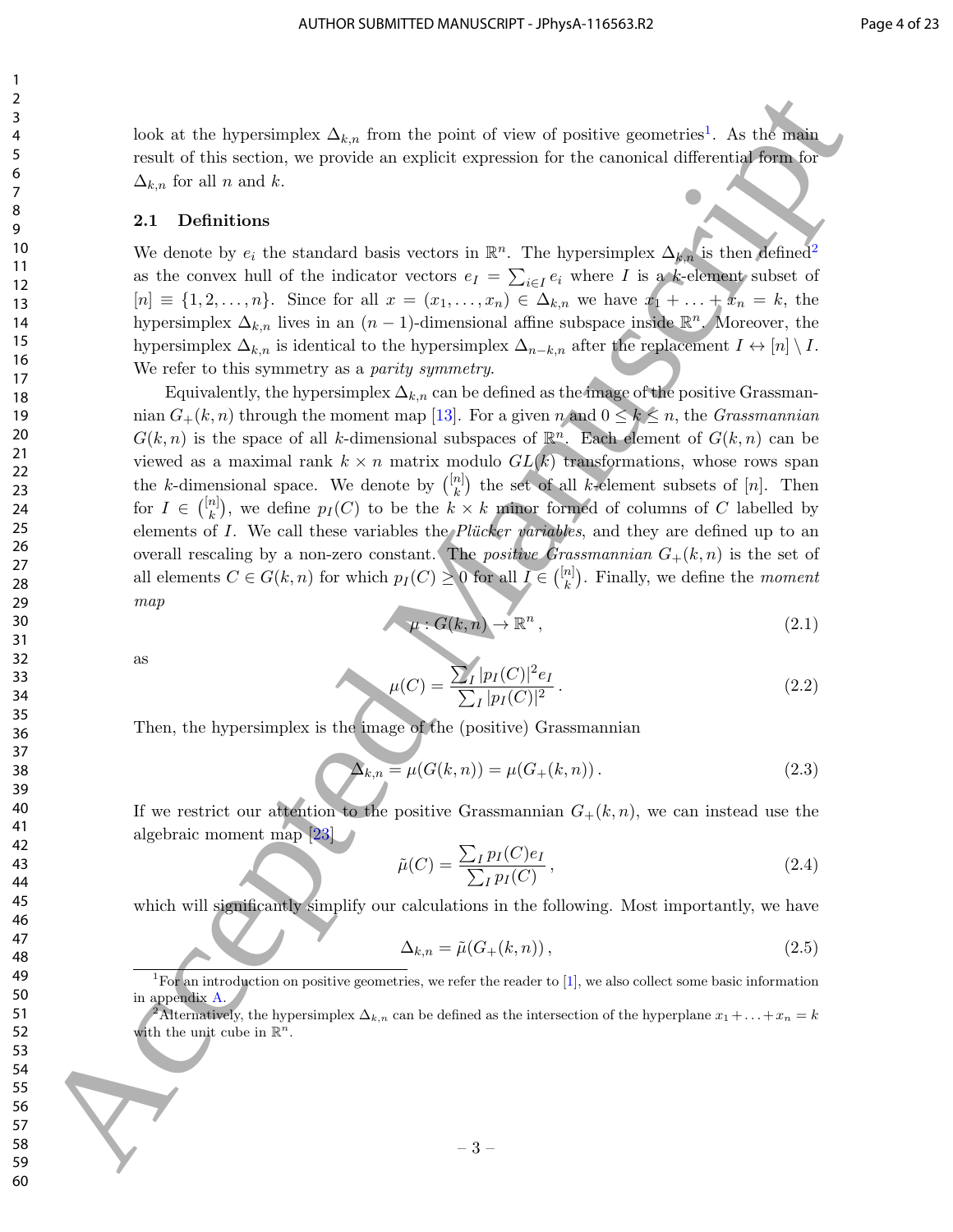59

see [11] for more details.

An important fact we will use later is that the positive Grassmannian  $G_{+}(k,n)$  has a natural decomposition into cells of all dimensions [24]. For a subset  $M \subset \binom{[n]}{k}$  $\binom{n}{k}$ , we denote by  $S_M$  the subset of all elements in the positive Grassmannian  $G_+(k, n)$  such that their Plucker variables are positive,  $p_I > 0$ , for  $I \in M$ , and they vanish,  $p_I = 0$ , for  $I \notin M$ . If  $S_M \neq \emptyset$  then we call  $S_M$  a positroid cell. Positroid cells can be labelled by various combinatorial objects, most importantly by bounded affine permutations  $\pi$  on  $[n]$  [25]. From now on we will use  $S_{\pi}$ instead of  $S_M$  to label positroid cells of the positive Grassmannian.

In the following, we will adopt the notation from [11]. The closure of the image of the positroid cell  $S_{\pi}$  through the algebraic moment map  $\tilde{\mu}$  is called a *positroid polytope* [19], and we denote it by  $\Gamma_{\pi} = \tilde{\mu}(S_{\pi})$ . We will be interested in a particular type of positroid polytopes: if the dimension of  $\Gamma_{\pi}$  is  $n-1$  and  $\tilde{\mu}$  is injective on  $S_{\pi}$  then we call  $\Gamma_{\pi}$  a positroid tile. We will use positroid tiles to define positroid tilings of the hypersimplex  $\Delta_{k,n}$ , which will allow us to find its canonical differential form  $\omega_{k,n}$ . One important property of this differential form is that it is logarithmically divergent on all facets of the hypersimplex  $\Delta_{k,n}$ . These facets are also positroid polytopes, of dimension  $n-2$ , and can be described using the underlying cell decomposition of the positive Grassmannian  $G_+(k,n)$ . In particular, for  $1 < k < n-1$ , there are exactly 2n boundaries of the hypersimplex  $\Delta_{k,n}$ , and they come in two types:  $x_i = 0$ or  $x_i = 1$ , for  $i = 1, \ldots, n$ . In the former case, they are images of positroid cells  $S_{\pi}$  with  $\dim S_{\pi} = (k-1)(n-k)$ , and the positroid polytope  $\Gamma_{\pi}$  is isomorphic with the hypersimplex  $\Delta_{k-1,n-1}$ . In the latter case, we find positroid cells  $S_\pi$  with dim  $S_\pi = k(n-k-1)$ , and  $\Gamma_\pi$ is identical with the hypersimplex  $\Delta_{k,n-1}$ . The exceptional cases are for  $k = 1$  or  $k = n - 1$ when the hypersimplices  $\Delta_{1,n}$  and  $\Delta_{n-1,n}$  are just simplices, with only one type of boundaries:  $x_i = 0$  for  $k = 1$  and  $x_i = 1$  for  $k = n - 1$ . In all these cases, the permutations corresponding to boundary positroid polytopes can be found using the package amplituhedronBoudaries [26]. The package also provides an easy way to find the complete boundary stratification of the hypersimplex  $\Delta_{k,n}$ . see [11] for mean drasks,<br>see [11] for mean drasks, and the six is that the position Grassmanias C.d.A.<br>Some also as the six is the six in dimension [24], the same of  $x \in \mathbb{Q}$ , and the same of  $S_1$  and the same of  $S_$ 

## 2.2 Hypersimplex canonical forms

We are now ready to explain how to find the canonical differential form  $\omega_{k,n}$  for the hypersimplex  $\Delta_{k,n}$ . We will use the fact that all hypersimplices can be subdivided using a collection of positroid tiles whose interiors are non-overlapping and whose union equals  $\Delta_{k,n}$ . We will call such collection a *positroid tiling* of  $\Delta_{k,n}$ . Having found a positroid tiling of  $\Delta_{k,n}$ , the canonical differential form  $\omega_{k,n}$  can be calculated as a sum of push-forwards through the algebraic moment map  $\tilde{\mu}$  of the canonical forms of the corresponding positroid cells in the positive Grassmannian  $G_+(k,n)$ . More specifically, if  $\mathcal{T} = {\pi_1, \ldots, \pi_p}$ , with  $S_{\pi_i} \subset G_+(k,n)$ a positroid cell for  $i = 1, \ldots, p$ , is a collection of bounded affine permutations for which  $\{\Gamma_{\pi_1}, \ldots, \Gamma_{\pi_p}\}\$  is a positroid tiling of  $\Delta_{k,n}$ , then

$$
\omega_{k,n} = \sum_{\pi \in \mathcal{T}} \tilde{\mu}_* \omega_{\pi},\tag{2.6}
$$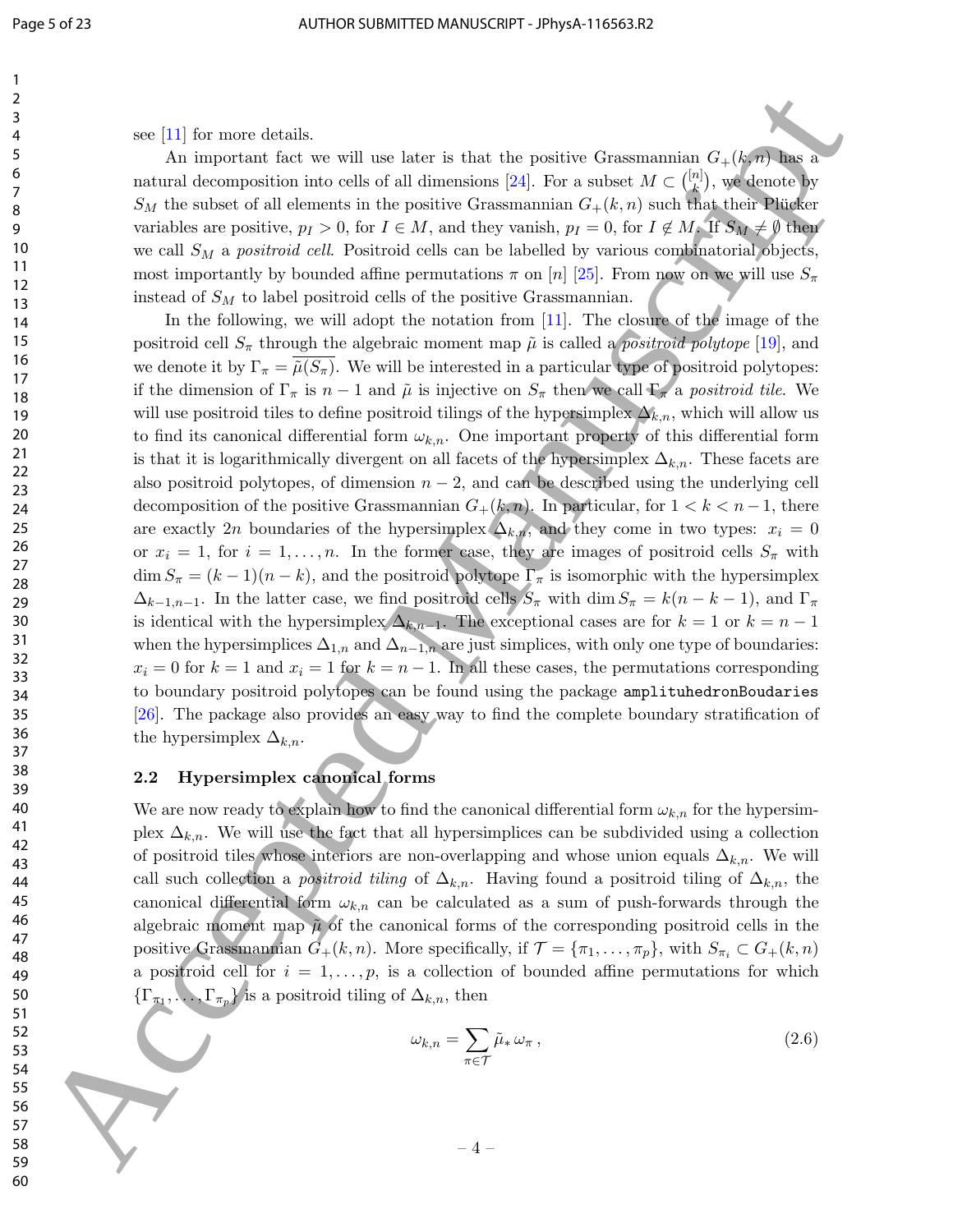where  $\omega_{\pi}$  is the canonical form of the positroid cell  $S_{\pi}$ , and  $\tilde{\mu}_{*}$  indicates the push-forward through  $\tilde{\mu}$  defined in Appendix A.

As already mentioned, the hypersimplex  $\Delta_{k,n}$  reduces to a simplex for  $k = 1$  or  $k = n-1$ . In these cases no tiling is required since the algebraic moment map is already injective, and we can take the push-forward of the top form on the positive Grassmannian  $G_{+}(1,n)$  or  $G_{+}(n-1,n)$ . A simple calculation leads to the following canonical differential forms

$$
\omega_{1,n} = \mathrm{d}\log\left(\frac{x_2}{x_1}\right) \wedge \cdots \wedge \mathrm{d}\log\left(\frac{x_n}{x_1}\right),\tag{2.7}
$$

$$
\omega_{n-1,n} = d \log \left( \frac{1 - x_2}{1 - x_1} \right) \wedge \dots \wedge d \log \left( \frac{1 - x_n}{1 - x_1} \right). \tag{2.8}
$$

These are just canonical differential forms on the projective space  $\mathbb{P}^{n-1}$ , with homogeneous coordinates  $(x_1, \ldots, x_n)$  in the first case and  $(y_1, \ldots, y_n) = (1 - x_1, \ldots, 1 - x_n)$  in the second case.

For  $1 < k < n-1$ , the algebraic moment map  $\tilde{\mu}$  is not injective anymore, and the image of the positive Grassmannian through  $\tilde{\mu}$  covers the hypersimplex  $\Delta_{k,n}$  infinitely many times. To find the canonical form  $\omega_{k,n}$  we need to divide the hypersimplex into smaller non-overlapping pieces for which the algebraic moment map is injective, namely positroid tiles, such that their union equals  $\Delta_{k,n}$ . Such subdivisions have been extensively studied in [11], where they were related to subdivisions of the amplituhedron [2], and to the positive tropical Grassmannian [22]. For our purposes, we need to find a single positroid tiling for a given hypersimplex  $\Delta_{k,n}$ . There are various ways to find such tilings: for example using height vectors from the tropical positive Grassmannian [11], using the amplituhedron and T-duality [11], or using blade arrangements [21]. In the simplest non-trivial example,  $\Delta_{2,4}$ , one finds two positroid tilings: 24 Accepted Manuscript (i.e.,  $\mu$ ) and  $\mu$  and  $\mu$ ) and  $\mu$  and  $\mu$  and  $\mu$  and  $\mu$  and  $\mu$  and  $\mu$  and  $\mu$  and  $\mu$  and  $\mu$  and  $\mu$  and  $\mu$  and  $\mu$  and  $\mu$  and  $\mu$  and  $\mu$  and  $\mu$  and  $\mu$  and  $\mu$  and

- positroid polytope  $\Gamma_{\{3,5,4,6\}}$  with vertices  $\{e_{\{1,2\}}, e_{\{1,3\}}, e_{\{1,4\}}, e_{\{2,3\}}, e_{\{2,4\}}\}$  and positroid polytope  $\Gamma_{\{2,4,5,7\}}$  with vertices  $\{e_{\{1,3\}}, e_{\{1,4\}}, e_{\{2,3\}}, e_{\{2,4\}}, e_{\{3,4\}}\}$ , or
- positroid polytope  $\Gamma_{\{4,3,5,6\}}$  with vertices  $\{e_{\{1,2\}}, e_{\{1,3\}}, e_{\{1,4\}}, e_{\{2,4\}}, e_{\{3,4\}}\}$  and positroid polytope  $\Gamma_{\{3,4,6,5\}}$  with vertices  $\{e_{\{1,2\}}, e_{\{1,3\}}, e_{\{2,3\}}, e_{\{2,4\}}, e_{\{3,4\}}\}$

where we explicitly specified the affine permutations labelling cells in  $G_{+}(2, 4)$ . Each of these polytopes is the image of a positroid cell  $S_\pi$  in the positive Grassmannian  $G_+(2,4)$ , and the algebraic moment map  $\tilde{\mu}$  is injective on all of them. This allows us to invert  $\tilde{\mu}$  on these cells, and to find the push-forward of the canonical forms for them. For each cell we find that the resulting differential form has singularities corresponding to spurious boundaries between polytopes in a tiling. For example, in the first positroid tilings above, we find a singularity at  $x_1+x_2=1$ . However, this singularity disappears in the sum of terms, and we get a differential form in the so-called *local form*, with all singularities corresponding to the boundaries of the

1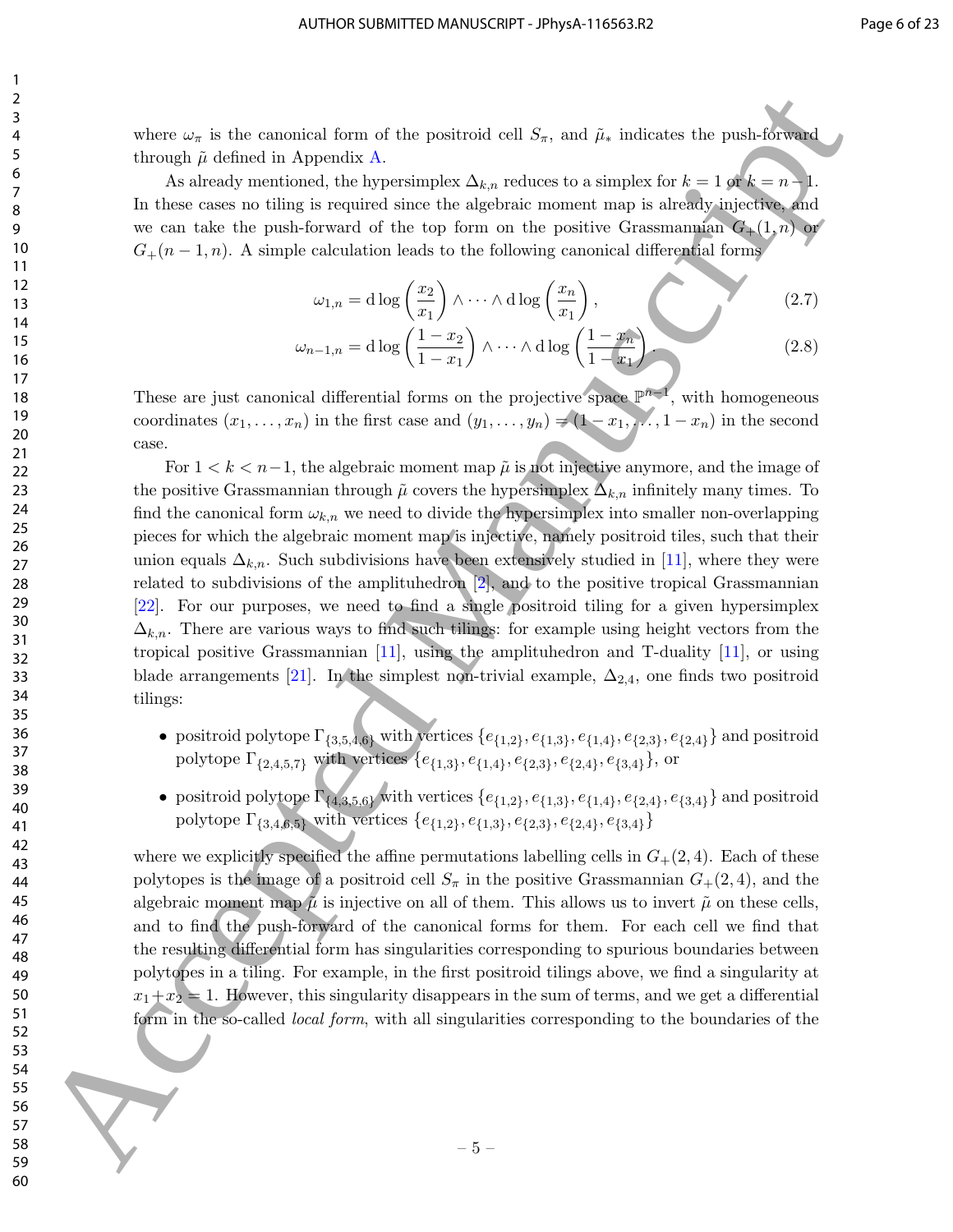

Figure 1: An interpretation of  $\Delta_{2,4}$  using three-dimensional simplices. The big simplex has all facets on the hyperplanes  $x_i = 0$ , the four blue simplices have three facets on the hyperplanes  $x_i = 0$ , and one on a hyperplane  $x_i = 1$ . The projection from the 3D hypersurface in  $\mathbb{R}^4$  to  $\mathbb{R}^3$  is given by  $(x_1, x_2, x_3, x_4) \mapsto (x_1, x_2, x_3)$ .

hypersimplex  $\Delta_{2,4}$ . We find the following explicit expression for  $\omega_{2,4}$ :

$$
\omega_{2,4} = d \log \left(\frac{x_2}{x_1}\right) \wedge d \log \left(\frac{x_3}{x_1}\right) \wedge d \log \left(\frac{x_4}{x_1}\right) - d \log \left(\frac{1-x_2}{x_1}\right) \wedge d \log \left(\frac{x_3}{x_1}\right) \wedge d \log \left(\frac{x_4}{x_1}\right) - d \log \left(\frac{x_2}{x_1}\right) \wedge d \log \left(\frac{1-x_3}{x_1}\right) \wedge d \log \left(\frac{x_4}{x_1}\right) - d \log \left(\frac{x_2}{x_1}\right) \wedge d \log \left(\frac{x_3}{x_1}\right) \wedge d \log \left(\frac{1-x_4}{x_1}\right) - d \log \left(\frac{x_2}{x_1}\right) \wedge d \log \left(\frac{x_3}{x_1}\right) \wedge d \log \left(\frac{x_4}{x_1}\right) \wedge d \log \left(\frac{x_4}{x_1}\right) \wedge d \log \left(\frac{x_4}{x_1}\right) \wedge d \log \left(\frac{x_4}{x_1}\right) \wedge d \log \left(\frac{x_4}{x_1}\right) \wedge d \log \left(\frac{x_4}{x_1}\right) \wedge d \log \left(\frac{x_4}{x_1}\right) \wedge d \log \left(\frac{x_4}{x_1}\right) \wedge d \log \left(\frac{x_4}{x_1}\right) \wedge d \log \left(\frac{x_4}{x_1}\right) \wedge d \log \left(\frac{x_4}{x_1}\right) \wedge d \log \left(\frac{x_4}{x_1}\right) \wedge d \log \left(\frac{x_4}{x_1}\right) \wedge d \log \left(\frac{x_4}{x_1}\right) \wedge d \log \left(\frac{x_4}{x_1}\right) \wedge d \log \left(\frac{x_4}{x_1}\right) \wedge d \log \left(\frac{x_4}{x_1}\right) \wedge d \log \left(\frac{x_4}{x_1}\right) \wedge d \log \left(\frac{x_4}{x_1}\right) \wedge d \log \left(\frac{x_4}{x_1}\right) \wedge d \log \left(\frac{x_4}{x_1}\right) \wedge d \log \left(\frac{x_4}{x_1}\right) \wedge d \log \left(\frac{x_4}{x_1}\right) \wedge d \log \left(\frac{x_4}{x_1
$$

Interestingly, this expression can also be understood in a different way: each three-form in (2.9) is a differential form of a three-dimensional simplex, where the boundaries of each simplex can be read off from the singularities of the form. Then (2.9) suggests that the hypersimplex  $\Delta_{2,4}$  can be obtained from the simplex with boundaries at  $x_i = 0, i = 1, \ldots, 4$ , after removing from it four simplices  $\mathcal{T}_l$  with boundaries  $x_l = 1, x_j = 0$  for  $j \neq l$ , for  $l = 1, \ldots, 4$ . This is indeed a correct statement, as is illustrated in figure 1. Notice that  $(2.9)$  is not manifestly invariant under the parity symmetry  $x_i \leftrightarrow (1-x_i)$ , which we would expect to be true for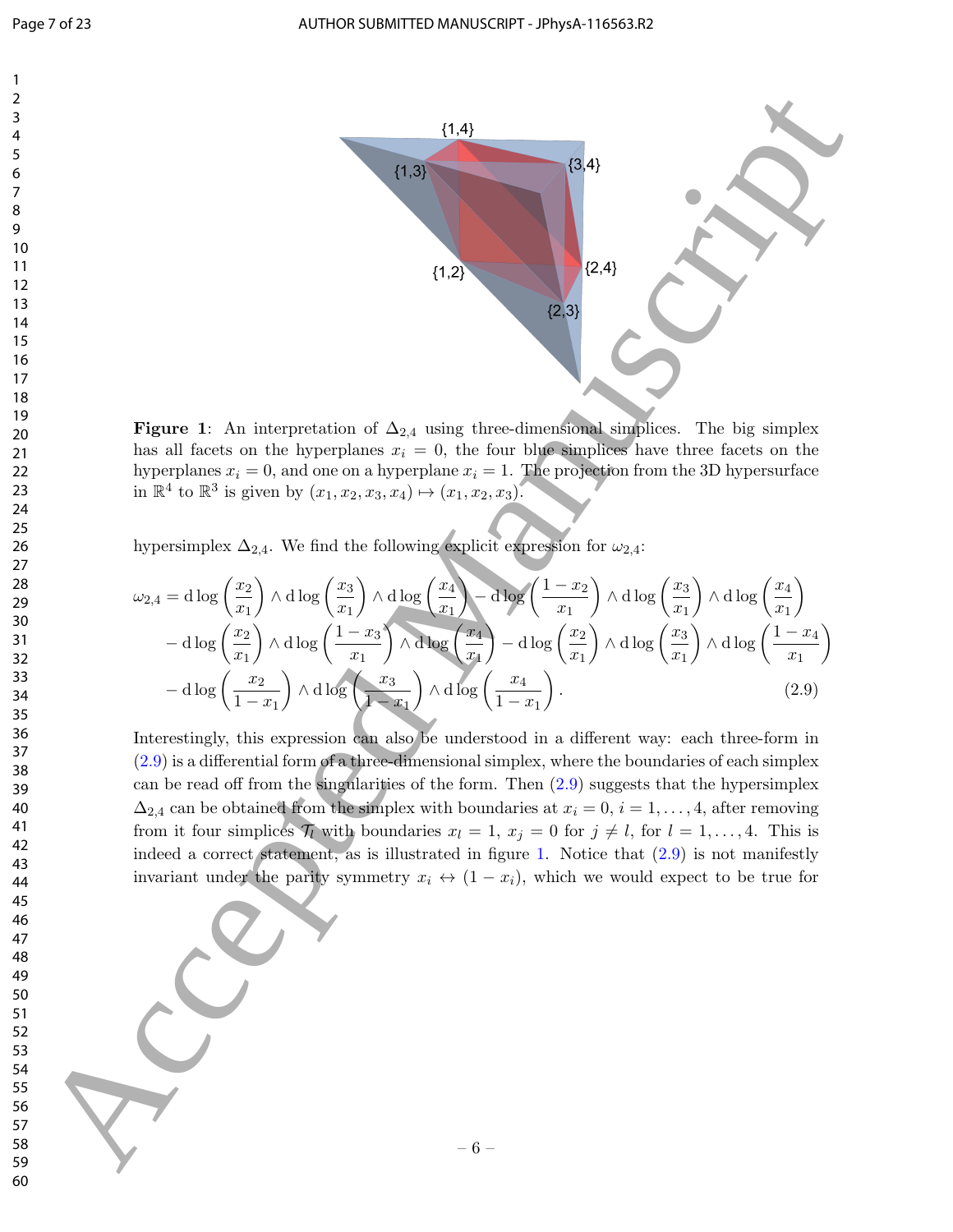$\Delta_{2,4}$ . In particular, a parity conjugate version of  $(2.9)$  is

24. In particular, a parity conjugate version of (2.9) is  
\n
$$
\Delta_{2,4}.
$$
 In particular, a parity conjugate version of (2.9) is  
\n
$$
\Delta_{2,4}.
$$
 In particular, a parity conjugate version of (2.9) is  
\n
$$
\Delta_{2,4} = \text{d log} \left( \frac{1-x_2}{1-x_1} \right) \wedge \text{d log} \left( \frac{1-x_4}{1-x_1} \right) \wedge \text{d log} \left( \frac{1-x_4}{1-x_1} \right)
$$
\n
$$
- \text{d log} \left( \frac{1-x_2}{1-x_1} \right) \wedge \text{d log} \left( \frac{1-x_3}{1-x_1} \right) \wedge \text{d log} \left( \frac{1-x_4}{1-x_1} \right)
$$
\n
$$
- \text{d log} \left( \frac{1-x_2}{1-x_1} \right) \wedge \text{d log} \left( \frac{1-x_3}{1-x_1} \right) \wedge \text{d log} \left( \frac{1-x_4}{1-x_1} \right)
$$
\n
$$
- \text{d log} \left( \frac{1-x_2}{x_1} \right) \wedge \text{d log} \left( \frac{1-x_3}{x_1} \right) \wedge \text{d log} \left( \frac{1-x_4}{x_1} \right)
$$
\n
$$
- \text{d log} \left( \frac{1-x_2}{x_1} \right) \wedge \text{d log} \left( \frac{1-x_3}{x_1} \right) \wedge \text{d log} \left( \frac{1-x_4}{x_1} \right)
$$
\n
$$
- \text{d log} \left( \frac{1-x_2}{x_1} \right) \wedge \text{d log} \left( \frac{1-x_3}{x_1} \right) \wedge \text{d log} \left( \frac{1-x_4}{x_1} \right)
$$
\n
$$
- \text{d log} \left( \frac{1-x_2}{x_1} \right) \wedge \text{d log} \left( \frac{1-x_3}{x_1} \right) \wedge \text{d log} \left( \frac{1-x_4}{x_1} \right)
$$
\n
$$
- \text{d log} \left( \frac{1-x_2}{x_1} \right) \wedge \text{d log} \left( \frac{1
$$

However, using the constraint  $x_1 + x_2 + x_3 + x_4 = 2$ , one can easily verify that  $(2.9)$  and (2.10) are the same. The formula (2.10) provides an alternative interpretation for  $\Delta_{2,4}$  as a simplex with all boundaries at  $x_i = 1$  with four smaller simplices removed.

Our study of the hypersimplex  $\Delta_{2,4}$  can be easily generalized to  $\Delta_{k,n}$  for any n and k. In all these cases we need to find a single positroid tiling of the hypersimplex  $\Delta_{k,n}$ , and to use the algebraic moment map  $\tilde{\mu}$  to calculate the push-forward of differential forms on Grassmannian positroid cells, summing over the tiling. This allows us to find a general formula for the hypersimplex canonical form  $\omega_{k,n}$ . Our result has logarithmic singularities on all boundaries of the hypersimplex  $\Delta_{k,n}$ , which are of the form  $\Delta_{k-1,n-1}$  or  $\Delta_{k,n-1}$ , and the residue when evaluated at these boundaries is  $\omega_{k-1,n-1}$  and  $\omega_{k,n-1}$ , respectively.

Before writing down an explicit form for  $\omega_{k,n}$ , we need to introduce some notation which will allow us to write it in a concise way. Let us consider a  $(d-1)$ -dimensional bounded region with exactly d boundaries, where each boundary is of one of two types: boundaries at hyperplanes  $a_i = 0, i = 1, \ldots, d$ , and boundaries at hyperplanes  $b_i = 0, i = 1, \ldots, d$ . We know that a generic set of d hyperplanes in a  $(d-1)$ -dimensional space defines a simplex. Let us take  $J \in \binom{[d]}{l}$  $\binom{d}{l}$  and denote by  $\Sigma_J$  the simplex bounded by hyperplanes  $a_j = 0$  for  $j \in [d] \setminus J$ and  $b_{j'} = 0$  for  $j' \in J$ . The canonical differential form  $\sigma_J$  for the simplex  $\Sigma_J$  is then

$$
\sigma J = \bigwedge_{j=2}^{d} d \log \left( \frac{\alpha_j}{\alpha_1} \right), \text{ where } \alpha_j = \begin{cases} a_j, & \text{for } j \notin J, \\ b_j, & \text{for } j \in J. \end{cases}
$$
 (2.11)

The choice of  $\alpha_1$  in the denominator is arbitrary, and any other  $\alpha_i$  can be chosen at the cost of an overall factor  $(-1)^{j+1}$ . The simplex described above has  $d - l$  facets of the form  $a_i = 0$ , and l facets of the form  $b_i = 0$ . It will prove useful to define a sum of the forms  $\sigma_j$  over all simplices with this distribution of facets:

$$
\sigma_{l,d} := \sum_{J \in \binom{[d]}{l}} \sigma_J \,. \tag{2.12}
$$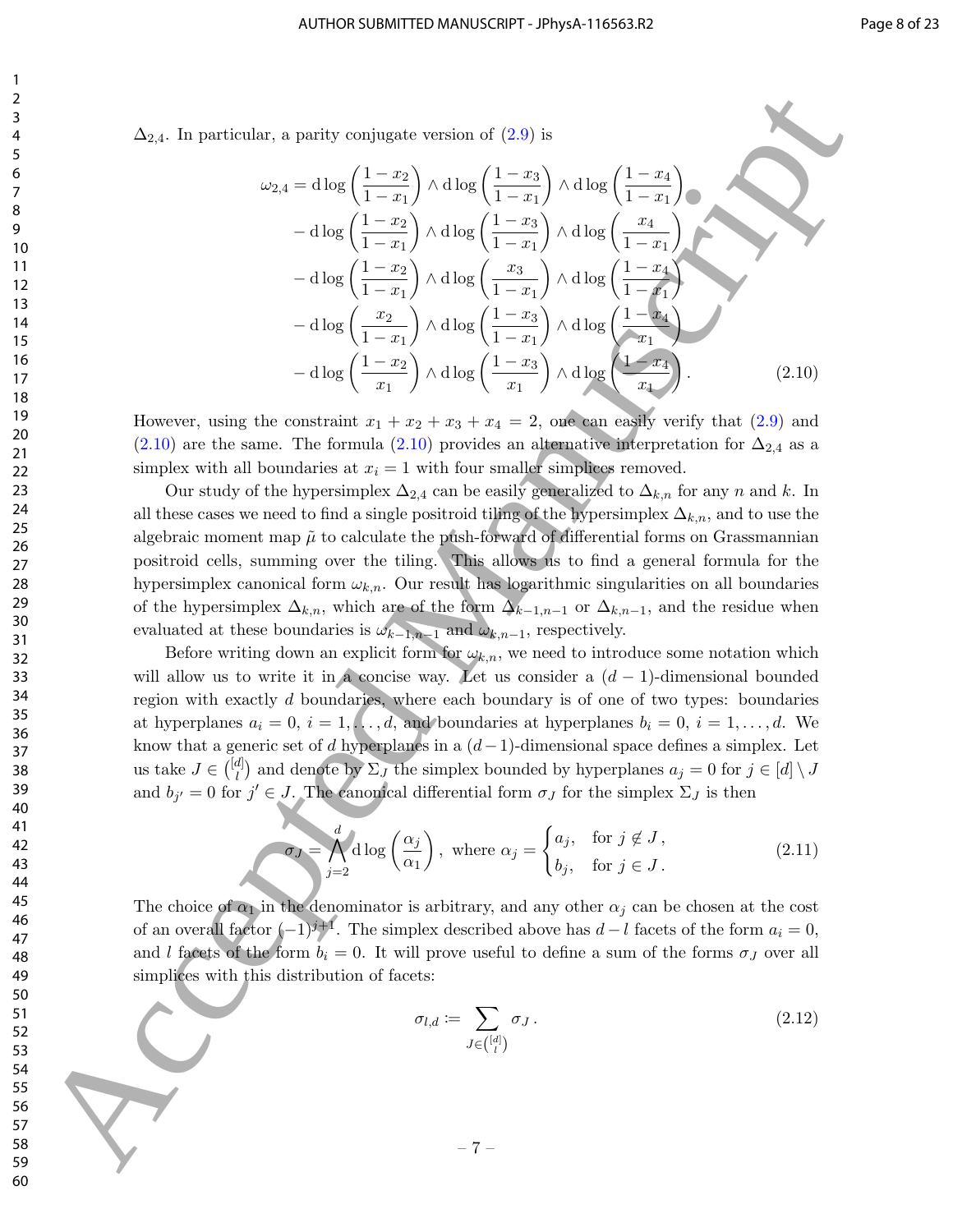This sum over all simplices with a specific facet distribution enjoys useful properties. First of all, there is an inductive way to find  $\sigma_{l,d}$  from  $\sigma_{l,d-1}$  and  $\sigma_{l-1,d-1}$ :

$$
\sigma_{l,d} = \sigma_{l,d-1} \wedge d \log \left( \frac{a_d}{a_j} \right) + \sigma_{l-1,d-1} \wedge d \log \left( \frac{b_d}{b_j} \right),
$$
 (2)

for any  $j = 1, \ldots, d - 1$ . From this it immediately follows that:

$$
\operatorname{Res}_{a_d=0} \sigma_{l,d} = \sigma_{l,d-1},
$$
\n
$$
\operatorname{Res}_{b_d=0} \sigma_{l,d} = \sigma_{l-1,d-1},
$$
\n(2.14)\n(2.15)

 $(13)$ 

where, by using (2.12), the right-hand side does no longer depend on  $a_d$ ,  $b_d$ . More generally, we can take a residue for  $a_j = 0$  or  $b_j = 0$  for any  $j = 1, \ldots, d$ , and obtain similar formulae with the right hand side relabelled. Also, let us notice that the parity symmetry that exchanges  $a_j$  with  $b_j$  leads to This can cover all singlic on with a specific first distribution only<br>an end all states is an inductive way to find  $\alpha_{ijk}$  from  $\alpha_{ijk}$  and  $\alpha_{ijk}$  from  $\alpha_{ijk}$  and  $\alpha_{ijk}$  from  $\alpha_{ijk}$  from  $\alpha_{ijk}$  from  $\alpha_{ijk}$  from  $\alpha$ 

$$
\sigma_{l,d} \xleftrightarrow{a_j \leftrightarrow b_j} \sigma_{d-l,d} \tag{2.16}
$$

Finally, by expanding d log  $(\alpha_j/\alpha_1) = d \log \alpha_j - d \log \alpha_1$  one can alternatively write (2.11) as:

$$
\sigma_J = \sum_{j=1}^d (-1)^{j+1} \bigwedge_{i \in [d] \setminus \{j\}} \text{d}\log(\alpha_i), \quad \alpha_i = \begin{cases} a_i, & \text{if } i \notin J, \\ b_i, & \text{if } i \in J. \end{cases}
$$
 (2.17)

Note that the d terms in the sum of  $(2.17)$  can be divided into two categories: there are l terms with l one-forms d log  $b_i$ 's and  $d - l - 1$  one-forms d log  $a_i$ 's, and there are  $d - l$  terms with  $l-1$  one-forms d log  $b_i$ 's and  $d-l$  one-forms d log  $a_i$ 's. We introduce the notation

$$
\tau_{l,d} := \sum_{j=1}^d (-1)^{j+1} \sum_{I \in \{[d]\setminus\{j\}} \atop l \in [d] \setminus\{j\}} \bigwedge_{i \in [d] \setminus\{j\}} \text{d} \log \alpha_i, \quad \alpha_i = \begin{cases} a_i, & \text{if } i \notin I, \\ b_i, & \text{if } i \in I, \end{cases} \tag{2.18}
$$

which is the sum over all terms with exactly l dlog  $b_i$ 's and  $d - l - 1$  dlog  $a_i$ 's with minus signs consistent with  $(2.17)$ . It then follows that:

$$
\sigma_{l,d} = \tau_{l,d} + \tau_{l-1,d} \tag{2.19}
$$

From this, it is easy to arrive at the following identity:

$$
\sum_{l=0}^{d} (-1)^{l} \sigma_{l,d} = 0, \qquad (2.20)
$$

since the alternating sum makes the terms in  $(2.19)$  telescope, and we use the fact that  $\tau_{-1,d} = \tau_{d,d} = 0.$ 

– 8 –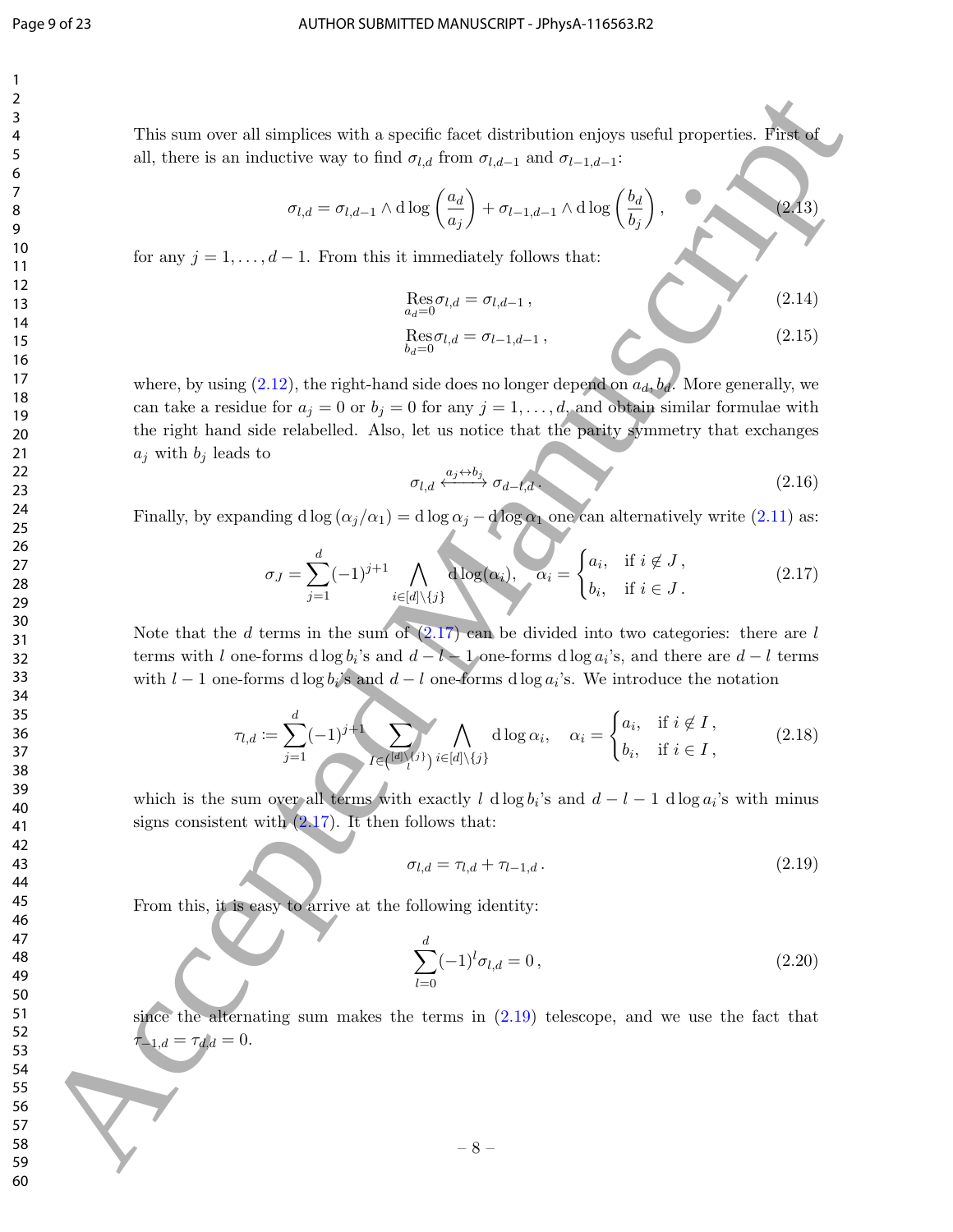Armed with this formalism we can now set  $a_i = x_i$  and  $b_i = 1-x_i$ , and write the canonical differential form  $\omega_{k,n}$  for the hypersimplex  $\Delta_{k,n}$  for general n and k as:

$$
\omega_{k,n} = \sum_{l=0}^{k-1} (-1)^l \sigma_{l,n} = \sum_{l=0}^{n-k+1} (-1)^{n-l} \sigma_{n-l,n}.
$$
\n(2.21)

The equality between these two expressions comes from  $(2.20)$  and the fact that on the support of the hypersimplex constraint  $x_1 + \ldots + x_n = k$  we have:

$$
\sigma_{k,n} = 0. \tag{2.22}
$$

As mentioned before, the alternating minus signs have the effect that terms telescope when expanded using (2.19). This allows us to write the hypersimplex form as a single term:

$$
\omega_{k,n} = \tau_{k-1,n} \tag{2.23}
$$

We will sketch a proof of formulae (2.21) and (2.23) in Appendix B.1.

Using the properties of the forms  $\sigma$  and  $\tau$ , we can immediately read off the following properties for the hypersimplex canonical forms:

$$
\omega_{k,n} \xleftarrow{\mathcal{X}_i \leftrightarrow 1 - x_i} \omega_{n-k,n},\tag{2.24}
$$

$$
\mathop{\rm Res}_{x_n=0}\omega_{k,n}=\omega_{k,n-1},\qquad(2.25)
$$

$$
\mathop{\rm Res}_{x_n=1} \omega_{k,n} = \omega_{k-1,n-1} \,. \tag{2.26}
$$

This reflects the proper structure of hypersimplex boundaries, and the fact that  $\Delta_{k,n}$  is parity dual to  $\Delta_{n-k,n}$ .

We summarize this section by rewriting the results we obtained above for  $k = 1, k = n-1$ , and  $n = 4, k = 2$  using this generalized notation. For the cases when the hypersimplex is a simplex, namely  $k = 1$  and  $k = n - 1$ , we can write Arrest with this formula or out one act  $a_1 = a_1$ , and when the schemes of differential form  $\omega_{\mu}$ , but the hypersimples  $\Delta_{\mu}$ , for examples  $\omega_{\mu} = \sum_{k=1}^{n} (-1)^{n-1} \sigma_{\mu} - \sum_{k=1}^{n} (-1)^{n-1} \sigma_{\mu}$ ,  $\ldots$ <br>
The equ

$$
\omega_{1,n} = \sigma_{0,n} = \sigma_{\emptyset},\tag{2.27}
$$

$$
\omega_{n-1,n} = \sigma_{n,n} = \sigma_{[n]} \,. \tag{2.28}
$$

For  $n = 4$ ,  $k = 2$  we simply find

$$
\omega_{2,4} = \sigma_{0,4} - \sigma_{1,4} = \sigma_{\emptyset} - \sigma_{\{1\}} - \sigma_{\{2\}} - \sigma_{\{3\}} - \sigma_{\{4\}},
$$
\n(2.29)

where the second expression supports the discussion after formula  $(2.9)$ . We can also see a similar behaviour for higher n, for example for  $\Delta_{2,n}$  we find

$$
\omega_{2,n} = \sigma_{0,n} - \sigma_{1,n} = \sigma_{\emptyset} - \sum_{i=1}^{n} \sigma_{\{i\}},
$$
\n(2.30)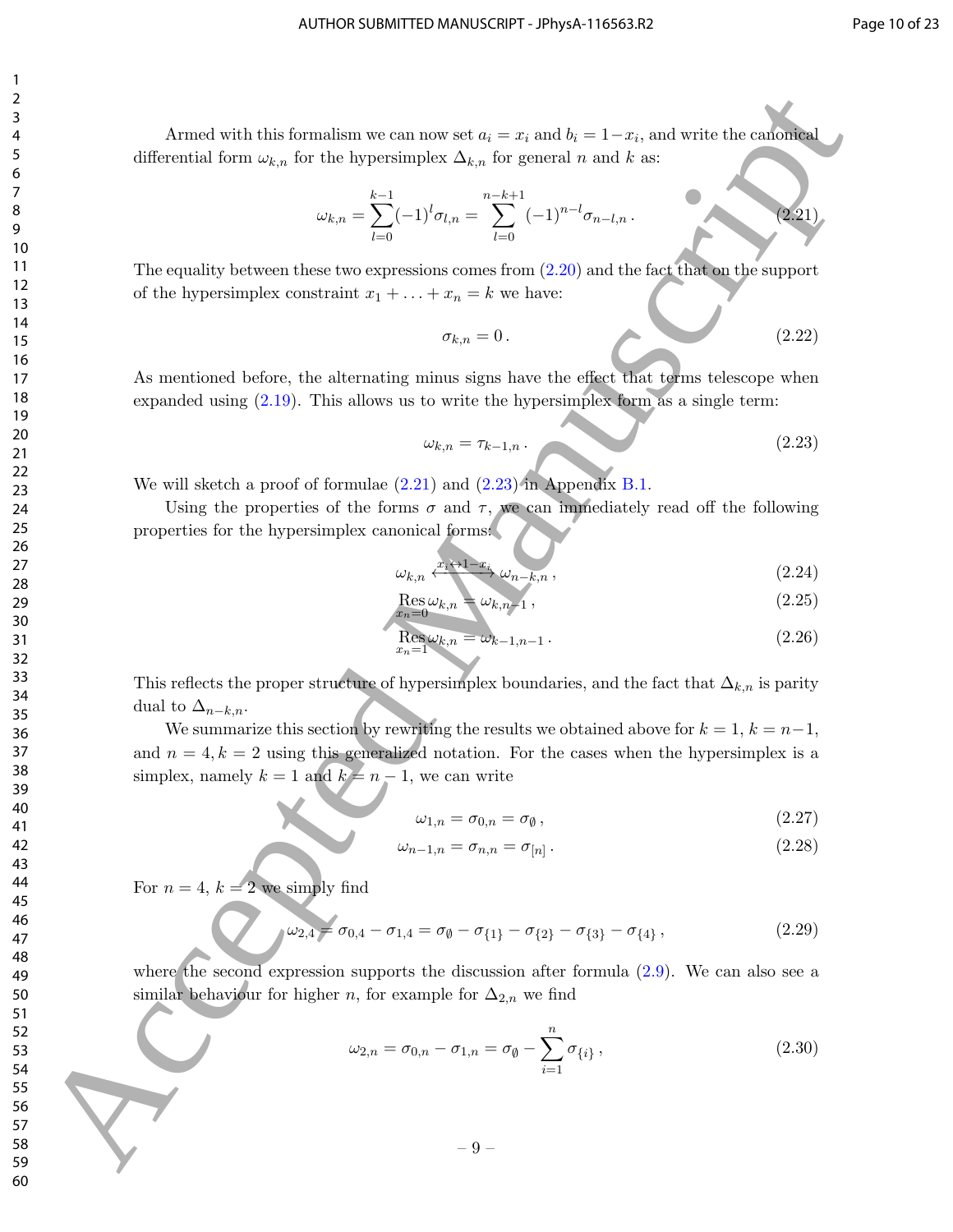where each  $\sigma_{\{i\}}$  corresponds to an  $(n-1)$ -dimensional simplex with one facet at  $x_i = 1$  and all other facets at  $x_j = 0$  for  $j \neq i$ . This discussion motivates us to rewrite the general formula (2.21) in a slightly different way:

$$
\omega_{k,n} = \sigma_{\emptyset} - \left( \sum_{I_1 \in \binom{[n]}{1}} \sigma_{I_1} - \left( \sum_{I_2 \in \binom{[n]}{2}} \sigma_{I_2} - \left( \ldots - \sum_{I_{k-1} \in \binom{[n]}{k-1}} \sigma_{I_{k-1}} \right) \right) \right), \qquad (2.31)
$$

where each term is the canonical form of a simplex. This is equivalent to the following set-theoretic statement for  $\Delta_{k,n}$ :

$$
\Delta_{k,n} = \Sigma_{\emptyset} \setminus \left( \bigcup_{I_1 \in \binom{[n]}{1}} \Sigma_{I_1} \setminus \left( \bigcup_{I_2 \in \binom{[n]}{2}} \Sigma_{I_2} \setminus \left( \dots \setminus \bigcup_{I_{k-1} \in \binom{[n]}{k-1}} \Sigma_{I_{k-1}} \right) \right) \right), \tag{2.32}
$$

which to our knowledge has not been previously known. A sketch of a proof that this indeed holds for all hypersimplices is provided in appendix **B.2.** 

## 3 Momentum amplituhedron

The momentum amplituhedron  $\mathcal{M}_{n,k}$  is a positive geometry introduced in [4] to describe tree-level scattering amplitudes in  $\mathcal{N} = 4$  sYM in spinor helicity space. Its counterpart in momentum twistor space is the amplituhedron  $A_{n,k}$  [2], which has a natural generalization  $\mathcal{A}_{n,k}^{(m)}$  beyond the case relevant to physics, labelled by an integer m, with  $m=4$  corresponding to the physical case. It was observed in [11] that a natural generalization also exists for the momentum amplituhedron for even  $m$ , and the authors of [11], including one of the authors of this paper, suggested a possible definition for  $\mathcal{M}_{n,k}^{(m)}$  for even m. In particular, they conjectured in section 11 of their paper that, for  $m = 2$ , the momentum amplituhedron  $\mathcal{M}^{(2)}_{n,k}$  shares many properties with the hypersimplex  $\Delta_{k,n}$ . Their main conjecture stated that the positroid tilings of the hypersimplex  $\Delta_{k,n}$  are in one-to-one correspondence with positroid tilings of the momentum amplituhedron  $\mathcal{M}_{n,k}^{(2)}$ . Based on this, it was found in [26] that the boundary stratification of the momentum amplituhedron  $\mathcal{M}^{(2)}_{n,k}$  is analogous to the boundary stratification of the hypersimplex  $\Delta_{k,n}$ . In this section we show that both statements are not correct and find their counterexamples. is a selectron of  $\eta_{13}$  excepted from  $(\alpha-1)$  directed Manuscript with one force is a  $\alpha$  - baseline decreasion and single with one force is a second of the selection of  $(2.2)$  in a single in the case of  $\alpha$  and  $\alpha$ 

Despite the fact that the definition of  $\mathcal{M}_{n,k}^{(2)}$  in [11] does not provide an object closely related to the hypersimplex  $\Delta_{k,n}$ , we find interesting differential forms that can be naturally defined in the space introduced there. These differential forms have properties analogous to the hypersimplex canonical forms  $\omega_{k,n}$  we studied in section 2. They are not, however, canonical forms of the momentum amplituhedron  $\mathcal{M}^{(2)}_{n,k}$  defined in [11].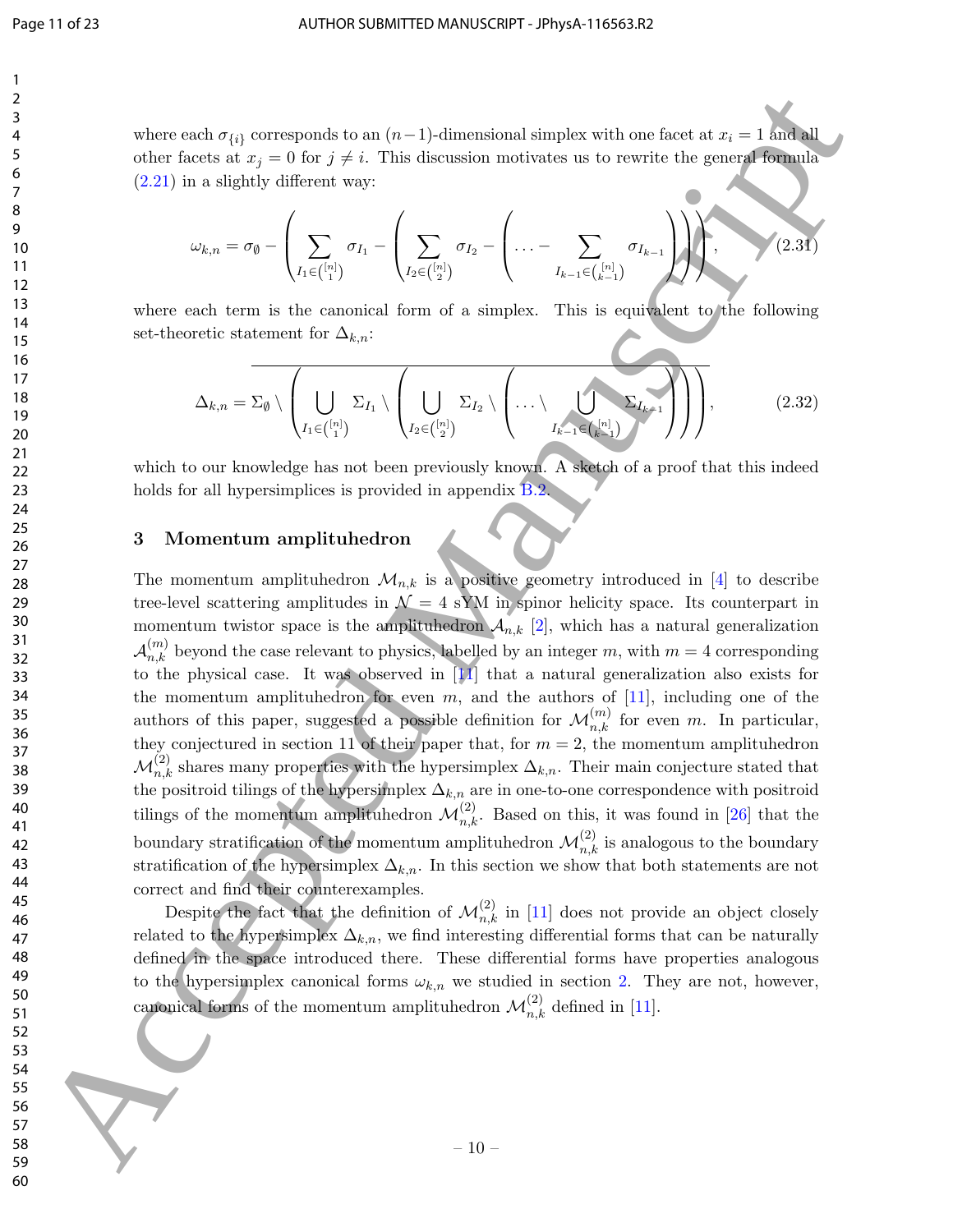#### 3.1 Definition of  $m = 2$  momentum amplituhedron

We follow the notation in [11] and provide the definition of the momentum amplituhedron  $\mathcal{M}_{n,k}^{(2)}$ . It relies on two matrices  $\Lambda$  and  $\widetilde{\Lambda}$ , encoding the "external data":

$$
\Lambda = (\Lambda_1 \Lambda_2 \dots \Lambda_n) \in M(n - k + 1, n), \quad \widetilde{\Lambda} = (\widetilde{\Lambda}_1 \widetilde{\Lambda}_2 \dots \widetilde{\Lambda}_n) \in M(k + 1, n). \tag{3.1}
$$

One assumes that  $\Lambda$  is a positive matrix, i.e. all its maximal minors are positive, and  $\widetilde{\Lambda}$  is a twisted positive matrix, i.e. the matrix describing its orthogonal complement is a positive matrix. Then, the  $m = 2$  momentum amplituhedron  $\mathcal{M}_{n,k}^{(2)}$  is defined as the image of the positive Grassmannian  $G_{+}(k, n)$  through the map specified by these matrices:

$$
\Phi_{(\Lambda,\widetilde{\Lambda})}: G_{+}(k,n) \to G(n-k,n-k+1) \times G(k,k+1), \qquad G \mapsto (Y,\widetilde{Y}), \qquad (3.2)
$$

where

$$
Y_{\alpha}^{A} = c_{\alpha i}^{\perp} \Lambda_{i}^{A}, \quad \tilde{Y}_{\dot{\alpha}}^{\dot{A}} = c_{\dot{\alpha} i} \tilde{\Lambda}_{i}^{\dot{A}}.
$$
\n(3.3)

We use  $C = \{c_{\alpha i}\}\in G_+(k,n)$ , and  $C^{\perp} = \{c_{\alpha i}^{\perp}\}\$ is the orthogonal complement of C. The image of the positive Grassmannian naturally lives in an  $(n-1)$ -dimensional subspace of the  $(n - k + k = n)$ -dimensional space  $G(n - k, n - k + 1) \times G(k, k + 1)$  specified by the 'momentum conservation'-like identity:

$$
\sum_{i=1}^{n} \left( Y^{\perp} \cdot \Lambda \right)_i \left( \tilde{Y}^{\perp} \cdot \tilde{\Lambda} \right)_i = 0, \tag{3.4}
$$

where  $Y^{\perp} \in G(1, n-k-1)$  and  $\widetilde{Y}^{\perp} \in G(1, k+1)$  are the orthogonal complements of Y and  $\widetilde{Y}$ , respectively. Similar to the  $m=4$  momentum amplituhedron  $\mathcal{M}_{n,k}^{(4)}$  in [4], we define the 'spinor helicity' variables  $\lambda$ ,  $\tilde{\lambda}$  as:

$$
\lambda_i := \langle Y i \rangle = \epsilon_{A_1 A_2 \cdots A_{n-k} A_{n-k+1}} Y_1^{A_1} Y_2^{A_2} \cdots Y_{n-k}^{A_{n-k}} \Lambda_i^{A_{n-k+1}}, \tag{3.5}
$$

$$
\tilde{\lambda}_i := [\tilde{Y}i] = \epsilon_{\dot{A}_1 \dot{A}_2 \cdots \dot{A}_k \dot{A}_{k+1}} \tilde{Y}_1^{\dot{A}_1} \tilde{Y}_2^{\dot{A}_2} \cdots \tilde{Y}_k^{\dot{A}_k} \tilde{\Lambda}_i^{\dot{A}_{k+1}}.
$$
\n(3.6)

These  $\lambda$  and  $\tilde{\lambda}$  variables satisfy a similar 'momentum conservation' identity:

$$
\sum_{i=1}^{n} \lambda_i \tilde{\lambda}_i = 0.
$$
\n(3.7)

## 3.2 Momentum amplituhedron-like logarithmic forms

Before discussing the geometry of  $\mathcal{M}_{n,k}^{(2)}$ , let us focus on differential forms that can be defined in the  $(\lambda, \tilde{\lambda})$  space. Since the domains of the maps  $\tilde{\mu}$  and  $\Phi_{(\Lambda,\tilde{\Lambda})}$  are the same, a natural question is what happens when we take a collection of positroid cells in the positive Grassmannian  $G_{+}(k, n)$  that provides a positroid tiling of the hypersimplex  $\Delta_{k,n}$ , and evaluate their push-31 Definition of  $m = 2$  momentum amplitudenton<br>
80 Accepte the relation of the internal contribution of the momentum complete<br>  $A(\xi)$  Excelse are contributed Accelse and Leaseburg definition of the contribution of  $\lambda$ <br>
1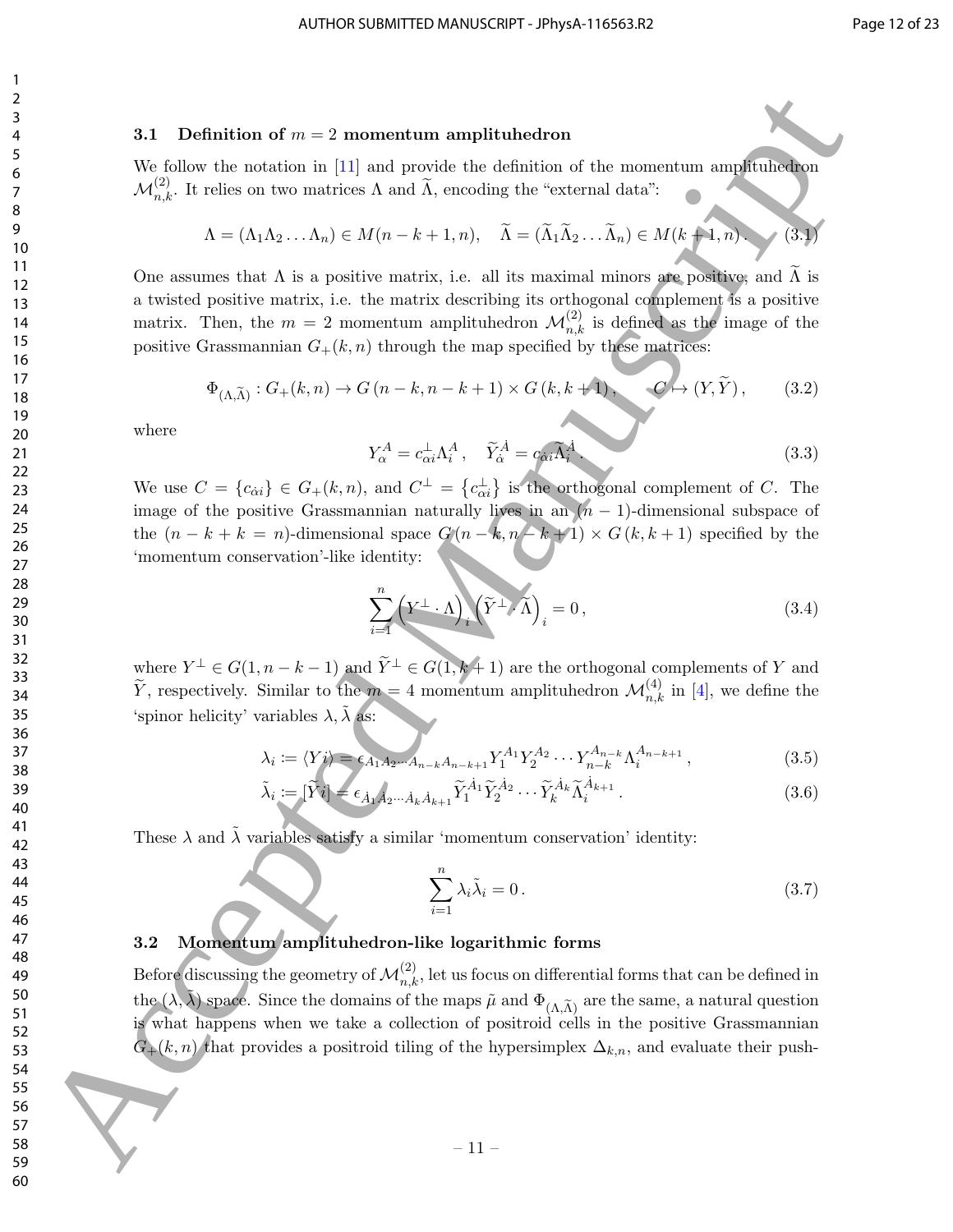forwards using the momentum amplituhedron map  $\Phi_{(\Lambda,\tilde{\Lambda})}$  (3.2). An important observation is that this push-forward does not depend on the positivity conditions for the  $\Lambda$  and  $\Lambda$  matrices.

Taking any collection of  $G_+(k,n)$  positroid cells labels  $\mathcal{T} = {\pi_1, ..., \pi_p}$  that gives a positroid tiling of  $\Delta_{k,n}$ , we can define

$$
\overline{\omega}_{n,k} = \sum_{\pi \in \mathcal{T}} (\Phi_{(\Lambda,\widetilde{\Lambda})})_* \, \omega_{\pi} \,, \tag{3.8}
$$

where  $\omega_{\pi}$  is the canonical form of the positroid cell  $S_{\pi}$ , and  $(\Phi_{(\Lambda,\widetilde{\Lambda})})_*$  indicates the pushforward<sup>3</sup>. We have calculated  $\overline{\omega}_{n,k}$  using positroid tilings of hypersimplices up to  $n = 7$ , all k, and found that the answer is independent from the tiling. Moreover, it can be expressed using the notation we introduced in section 2.2. By taking  $\sigma_{l,n}$  defined in (2.17), and substituting  $a \to \lambda$ ,  $b \to \lambda$ , we can write the differential form  $\overline{\omega}_{n,k}$  in (3.8) as: Formula ming the meanentum amplitudes for many  $\frac{1}{2}$ ,  $\frac{1}{2}$ ,  $\frac{1}{2}$ ,  $\frac{1}{2}$ ,  $\frac{1}{2}$ ,  $\frac{1}{2}$ ,  $\frac{1}{2}$ ,  $\frac{1}{2}$ ,  $\frac{1}{2}$ ,  $\frac{1}{2}$ ,  $\frac{1}{2}$ ,  $\frac{1}{2}$ ,  $\frac{1}{2}$ ,  $\frac{1}{2}$ ,  $\frac{1}{2}$ ,  $\frac{1}{2}$ 

$$
\overline{\omega}_{n,k} = \sum_{l=0,2,4,\dots}^{k-1} \sigma_{l,n}, \quad \text{for } k \text{ odd}, \tag{3.9}
$$

$$
\overline{\omega}_{n,k} = \sum_{l=1,3,5,\dots}^{k-1} \sigma_{l,n}, \quad \text{for } k \text{ even} \,.
$$
 (3.10)

We believe that these formulae are true for any n and k. These can also be written in a more uniform way using the differential forms  $\tau$  from  $(2.17)$  as

$$
\overline{\omega}_{n,k} = \sum_{l=0}^{k-1} \tau_{l,n} \,. \tag{3.11}
$$

Interestingly, these differential forms have properties similar to those we have found for the hypersimplex canonical forms  $\omega_{k,n}$ . In particular, they are parity symmetric when  $\lambda$  is exchanged with  $\lambda$ :

$$
\overline{\omega}_{n,k} \xleftarrow{\lambda_i \leftrightarrow \tilde{\lambda}_i} \overline{\omega}_{n-k,k} \,. \tag{3.12}
$$

This can be shown using a version of equation  $(2.20)$ :

$$
\sum_{l=0,2,4,...}^{5} \sigma_{l,n} = \sum_{l=1,3,5,...}^{5} \sigma_{l,n},
$$
\n(3.13)

<sup>3</sup>The signs of push-forwards are fixed such that the common singularities appearing in different terms, i.e. the spurious singularities, have a vanishing residue. We found that it is always possible to find such combinations of signs.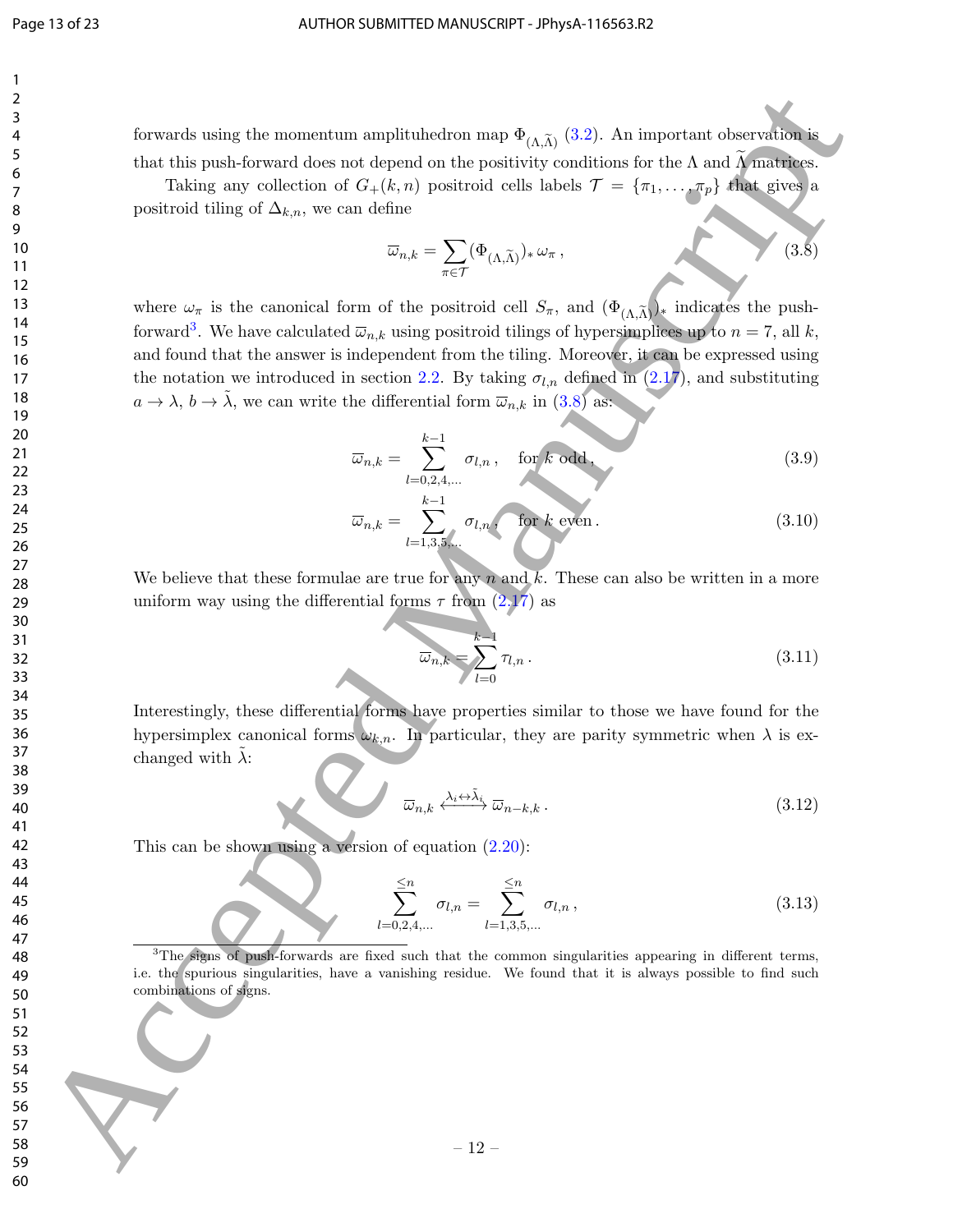and the fact that on the support of momentum conservation we have:

$$
\sum_{l=0,2,4,...}^{\leq n} \sigma_{l,n} = \sum_{l=1,3,5,...}^{\leq n} \sigma_{l,n} = 0, \quad \text{for} \quad \sum_{i=1}^{n} \lambda_i \tilde{\lambda}_i = 0.
$$
 (3.14)

Additionally, the differential form  $\overline{\omega}_{n,k}$  has an identical singularity structure with the hypersimplex canonical forms  $\omega_{k,n}$ , namely:

$$
\operatorname{Res}_{\lambda_n=0} \overline{\omega}_{n,k} = \overline{\omega}_{n-1,k},
$$
\n
$$
\operatorname{Res}_{\overline{\lambda}_n=0} \overline{\omega}_{n,k} = \overline{\omega}_{n-1,k-1}.
$$
\n(3.15)

Analogous formulae are also true if we replace  $\lambda_n$ ,  $\tilde{\lambda}_n$  with any other  $\lambda_i$ ,  $\tilde{\lambda}_i$  for  $i = 1, 2, ..., n$ . These formulae indicate that the structure of singularities of the differential form  $\overline{\omega}_{n,k}$  is exactly the same as the structure of singularities of  $\omega_{k,n}$  in section 2.2, after we identify  $\lambda_i$ with  $x_i$ , and  $\tilde{\lambda}_i$  with  $1 - x_i$ . In particular, there are exactly 2*n* singularities, *n* of which are of the form  $\lambda_i = 0$ , and n of which are of the form  $\tilde{\lambda}_i = 0$ . The residues at these singularities are given by differential forms  $\overline{\omega}$  with lower labels as in (3.15) and (3.16), providing us with a recursive description akin to the one for the hypersimplex canonical forms  $\omega_{k,n}$ .

#### 3.3 Geometry

Our calculations in the previous section pose a natural question whether there exists a geometric object for which  $\overline{\omega}_{n,k}$  provides the canonical differential form. The first guess would be that this object must be the momentum amplituhedron defined in section 3.1. We have however checked that even in the first non-trivial example, for  $n = 4, k = 2$ , the momentum amplituhedron  $\mathcal{M}_{4,2}^{(2)}$  defined above is not the correct geometry. Instead, one needs to modify the positivity conditions in the definition of  $\mathcal{M}_{4,2}^{(2)}$  to get a geometry with  $\overline{\omega}_{4,2}$  as the canonical form. Even after this modification, the final conjecture of section 11 in [11] is still not correct since, depending on the choice of external data, only one out of two positroid tilings of the hypersimplex  $\Delta_{2,4}$  provides a tiling of such modified momentum amplituhedron. This can be attributed to the fact that, even with the modified positivity conditions, the region we define looks concave. We have found that for  $k = 2$  and any n we can always find conditions for external data  $\Lambda$  and  $\Lambda$  such that the resulting geometry can be tiled using some, but not all, of the positroid tilings of the hypersimplex  $\Delta_{2,n}$ . Similar statement holds true for  $k = n - 2$ , as well as for  $n = 6$  and  $k \neq 3$ . It is, however, not possible beyond these cases and therefore we conclude that  $\Phi_{(\Lambda,\tilde{\Lambda})}$  cannot be used to define a geometry for which  $\bar{\omega}_{n,k}$  is the canonical differential. and the fact that on the request of record term connective on the theorem and  $\sum_{i=1}^{n} y_{i,n} = 0$ . Co  $\sum_{i=1}^{n} \sum_{i=1}^{n} y_{i,n} = 0$ . Co  $\sum_{i=1}^{n} \sum_{i=1}^{n} \sum_{i=1}^{n} y_{i,n} = 0$ . Accepted Manuscript  $\sum_{i=1}^{n} y_{i,n} = 0$ .

Let us start by stating that for  $k = 1$  and for  $k = n - 1$  the momentum amplituhedron  $\mathcal{M}_{n,k}^{(2)}$  is just a simplex. In these cases, the map  $\Phi_{(\Lambda,\widetilde{\Lambda})}$  is injective and there is no need for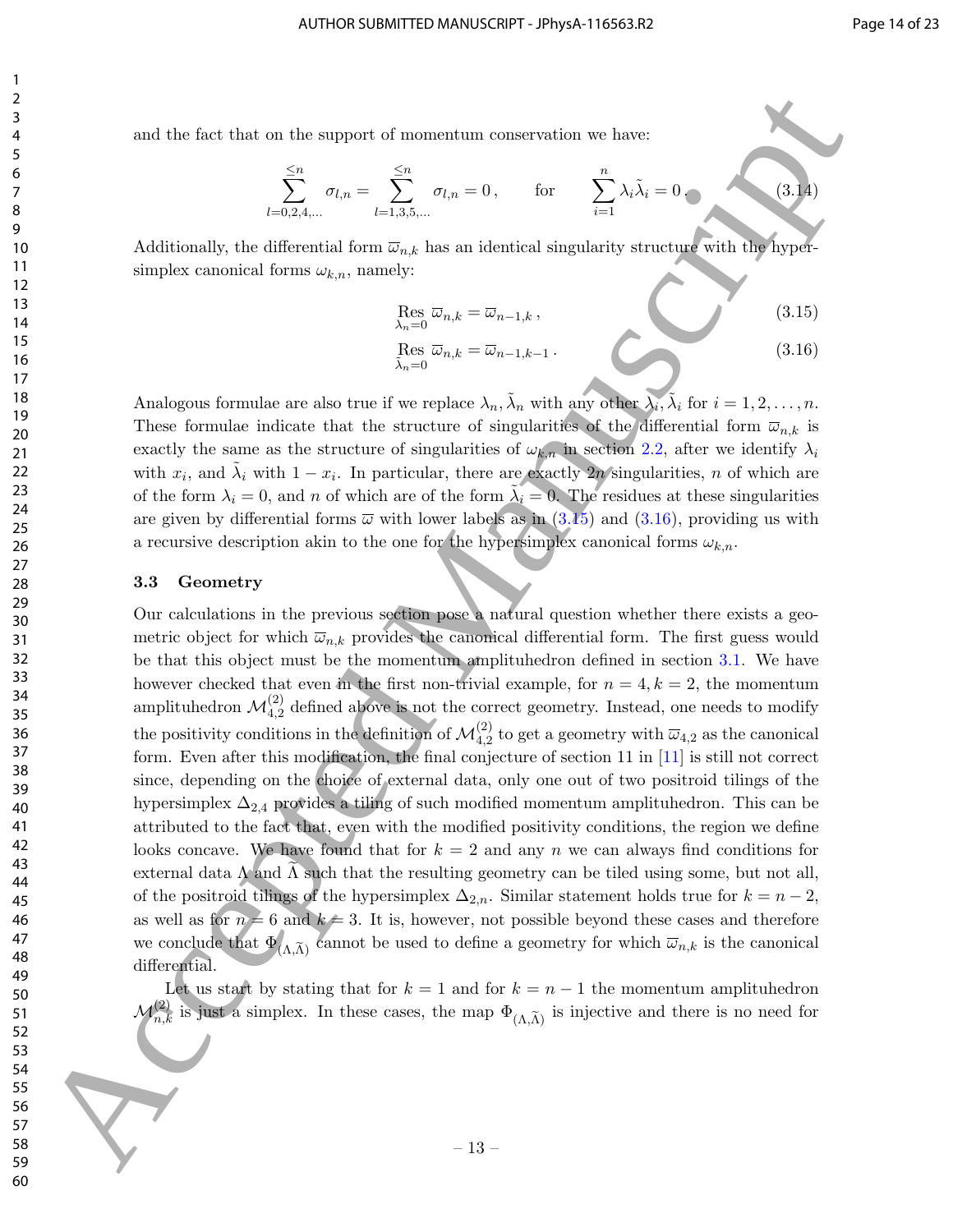any tiling. Then the canonical differential form for  $\mathcal{M}_{n,1}^{(2)}$  is

$$
\overline{\omega}_{n,1} = \mathrm{d}\log\left(\frac{\lambda_2}{\lambda_1}\right) \wedge \cdots \wedge \mathrm{d}\log\left(\frac{\lambda_n}{\lambda_1}\right),\tag{3.17}
$$

and for  $\mathcal{M}_{n,n-1}^{(2)}$  is

$$
\overline{\omega}_{n,n-1} = \mathrm{d}\log\left(\frac{\tilde{\lambda}_2}{\tilde{\lambda}_1}\right) \wedge \cdots \wedge \mathrm{d}\log\left(\frac{\tilde{\lambda}_n}{\tilde{\lambda}_1}\right),\tag{3.18}
$$

Trivially, the boundary stratifications of  $\mathcal{M}_{n,1}^{(2)}$  and  $\mathcal{M}_{n,n-1}^{(2)}$  are equivalent to the boundary stratifications of the hypersimplices  $\Delta_{1,n}$  and  $\Delta_{n-1,n}$ , respectively.

Beyond  $k = 1$  and  $k = n - 1$ , the map  $\Phi_{(\Lambda,\widetilde{\Lambda})}$  is not injective anymore, as was the case for the algebraic moment map  $\tilde{\mu}$ . There are, however, significant differences between the two geometries that we illustrate in detail in the simplest non-trivial case:  $n = 4, k = 2$ . Recall that the hypersimplex  $\Delta_{2,4}$  is an octahedron depicted in Fig. 1, and it can be subdivided using pairs of positroid polytopes in two different ways. These positroid polytopes are images of some 3-dimensional cells, labelled by  $\pi$  and  $\pi'$ , in the positive Grassmannian  $G_{+}(2,4)$ through the algebraic moment map  $\tilde{\mu}$ . In particular, they have spurious boundaries along the hyperplanes  $x_1 + x_2 = 1$  or  $x_2 + x_3 = 1$ . This can be easily seen by considering the shared co-dimension-one boundaries of cells  $S_{\pi}$  and  $S_{\pi'}$  in the positive Grassmannian  $G_{+}(2, 4)$ , and studying images of such boundaries through the moment map. A similar analysis can be done using the  $\Phi_{(\Lambda,\widetilde{\Lambda})}$  map and the images of the three-dimensional cells have spurious boundaries along  $\lambda_1\tilde{\lambda}_1 + \lambda_2\tilde{\lambda}_2 = 0$  (two cells) or  $\lambda_2\tilde{\lambda}_2 + \lambda_3\tilde{\lambda}_3 = 0$  (two cells). For a pair of cells to be a tiling of  $\mathcal{M}_{4,2}^{(2)}$ , their images must be disjoint. This means that close to their shared boundary, the images need to sit on the opposite sides of the surface  $\lambda_1 \tilde{\lambda}_1 + \lambda_2 \tilde{\lambda}_2 = 0$  (resp.  $\lambda_2\tilde{\lambda}_2+\lambda_3\tilde{\lambda}_3=0$ ). For example, let us consider positroid cells in  $G_{+}(2,4)$  labelled by the permutations  $\pi_1 = \{3, 4, 6, 5\}$  and  $\pi_2 = \{4, 3, 5, 6\}$  which are parametrised by matrices: ass value, Then the canonical differential form for  $\lambda t_{\text{min}}^{(2)}$  is<br>  $\overline{u}_{\text{min}} = 0.58 \left(\frac{\lambda_0}{\lambda_1}\right) \wedge \cdots \wedge \text{diag} \left(\frac{\lambda_0}{\lambda_2}\right)$ .<br>
and for  $\mathcal{M}_{\text{min},1}^{(2)} = 0$ <br>
and  $\lambda t_{\text{min},2}^{(2)} = 0.58 \left(\frac{\lambda_0}{\lambda_1}\right) \wedge \cdots \$ 

$$
C_{\pi_1} = \begin{pmatrix} 1 & \alpha_3 & 0 & -\alpha_1 \\ 0 & 1 & \alpha_2 & 0 \end{pmatrix}, \qquad C_{\pi_2} = \begin{pmatrix} 1 & 0 & 0 & -\beta_1 \\ 0 & 1 & \beta_2 & \beta_3 \end{pmatrix}
$$
(3.19)

with  $\alpha_i > 0$  and  $\beta_i > 0$ . In the positive Grassmannian  $G_+(2, 4)$  these cells share a boundary  $S_{\pi_1} \cap S_{\pi_2} = S_{\{4,3,6,5\}}$  that is the cell labelled by  $\pi_{1 \cap 2} = \{4,3,6,5\}$ , parametrised by the matrix

$$
C_{\pi_{1\cap2}} = \begin{pmatrix} 1 & 0 & 0 & -\gamma_1 \\ 0 & 1 & \gamma_2 & 0 \end{pmatrix}
$$
 (3.20)

with  $\gamma_i > 0$ , whose image is the spurious boundary inside the surface  $\lambda_2 \tilde{\lambda}_2 + \lambda_3 \tilde{\lambda}_3 = 0$ . For the cell parametrized by the permutation  $\pi_1$  we find

$$
\lambda_2 \tilde{\lambda}_2 + \lambda_3 \tilde{\lambda}_3 = ([123] - \alpha_1[234])(-\langle 134 \rangle + \alpha_2 \langle 124 \rangle) \alpha_2 \alpha_3 , \qquad (3.21)
$$

– 14 –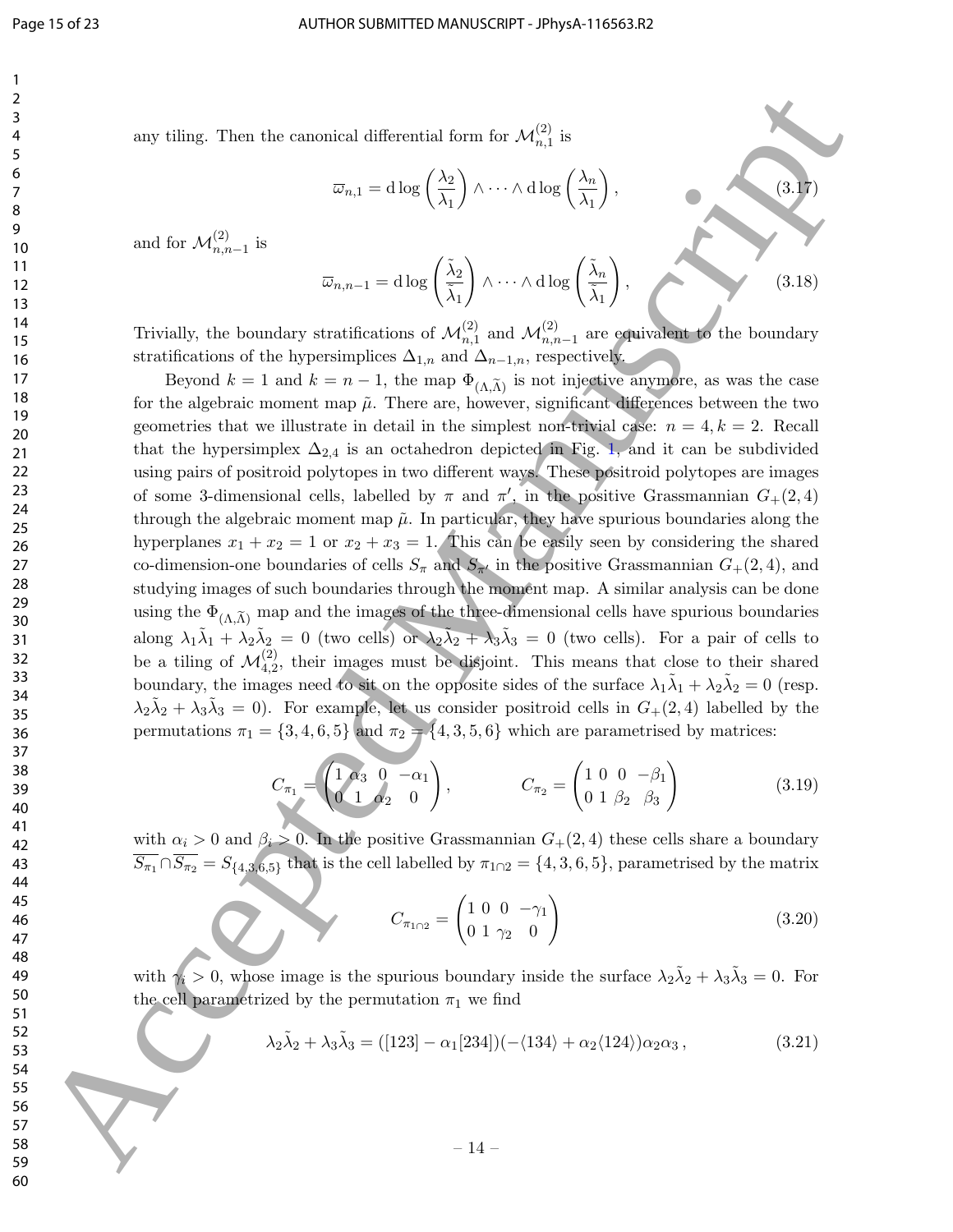with  $\alpha_i > 0$ , where the points on the spurious boundary correspond to setting  $\alpha_3 = 0$ . the cell parametrized by the permutation  $\pi_2$  we find

$$
\lambda_2 \tilde{\lambda}_2 + \lambda_3 \tilde{\lambda}_3 = -(\langle 234 \rangle + \beta_1 \langle 123 \rangle) ([124] + \beta_2 [134]) \beta_3, \tag{3.22}
$$

with  $\beta_i > 0$  and the spurious boundary corresponds to setting  $\beta_3 = 0$ . Then, assuming the positivity conditions for  $\Lambda$  and  $\Lambda$  from section 3.1, there exists an open set U in  $S_{\pi_{1}\cap2}$  such that  $([123] - \gamma_1[234])$  $(-\langle 134 \rangle + \gamma_2\langle 124 \rangle)\gamma_2 < 0$  and for any sufficiently small neighbourhood of U in  $S_{\pi_1}$ , the right-hand side of  $(3.21)$  is negative. This means that in the neighbourhood of the set U, the images of  $S_{\pi_1}$  and  $S_{\pi_2}$  are on the same side of the surface  $\lambda_2 \tilde{\lambda}_2 + \lambda_3 \tilde{\lambda}_3 = 0$ , and therefore they do intersect. Therefore they do not provide a positroid tiling of  $\mathcal{M}_{4,2}^{(2)}$ . This provides a counter-example to the statements in section of  $\boxed{11}$ .

By changing positivity conditions, it is possible to slightly modify the definition of the momentum amplituhedron to get a geometry for which  $\overline{\omega}_{2,4}$  provides the correct canonical form. For example, if we assume

$$
[123] > 0, [124] > 0, [134] > 0, [234] < 0, \qquad \langle 123 \rangle > 0, \langle 124 \rangle > 0, \langle 134 \rangle < 0, \langle 234 \rangle > 0.
$$
\n
$$
(3.23)
$$

then the  $\Phi_{(\Lambda,\tilde{\Lambda})}$  images of cells labelled by permutations  $\pi_1$  and  $\pi_2$  do not overlap, since  $\lambda_2\tilde{\lambda}_2+\lambda_3\tilde{\lambda}_3$  has opposite sign for all elements in these cells, and they subdivide the image of the positive Grassmannian  $G_{+}(2, 4)$ . Therefore the logarithmic form  $\overline{\omega}_{2,4}$  is the canonical form of this geometry. However, in this case, the images of the remaining two cells,  $\pi_3 = \{2, 4, 5, 7\}$ and  $\pi_4 = \{3, 5, 4, 6\}$ , do overlap and they do not provide a subdivision of the image. This comes from the fact that the image of the positive Grassmannian  $G_{+}(2,4)$  through  $\Phi_{(\Lambda,\widetilde{\Lambda})}$ with the positivity conditions  $(3.23)$  looks concave and has the shape depicted in figure 2.

Using similar analysis, we have found that a similar behaviour is true for higher  $n$ . In particular, we found that the image of  $G_{+}(k, n)$  through  $\Phi_{(\Lambda, \widetilde{\Lambda})}$  with the positivity conditions described in section 3.1, cannot be tiled by the images of the same cells as for the hypersimplex. As in the case described above, we checked that for  $k = 2$  and the first few values of n, it is still possible to modify positivity conditions such that there exists a collection of cells in  $G_{+}(2, n)$  that form a positroid tiling of  $\Delta_{2,n}$  and their images through  $\Phi_{(\Lambda \widetilde{\Lambda})}$  are disjoint. In all these cases, the differential form  $\bar{\omega}_{n,2}$  from  $(3.9)$  is the canonical differential form of the corresponding image of  $G_{+}(2, n)$  through  $\Phi_{(\Lambda,\widetilde{\Lambda})}$ . Even this becomes impossible for higher k: we have computational evidence that for  $n > 6$  and  $2 < k < n-2$  there are no tilings of  $\Delta_{k,n}$ for which the images through the map  $\Phi_{(\Lambda,\tilde{\Lambda})}$  are disjoint. This shows that one cannot use the map  $\Phi_{(\Lambda,\widetilde{\Lambda})}$  to generate a region in the  $(\lambda,\widetilde{\lambda})$ -space for which  $\overline{\omega}_{n,k}$  is the canonical form. with  $a_0 > 0$ , where the points or the spations boundary correspond to settleg  $a_0 = 0$ , where the spations of the set of the spations of the spations of the spations of the spations of the spations of the spations of the

## 4 Summary and outlook

In this paper, we have studied two geometries, the hypersimplex  $\Delta_{k,n}$  and the generalization of the momentum amplituhedron  $\mathcal{M}_{n,k}^{(2)}$  proposed in [11], from the point of view of positive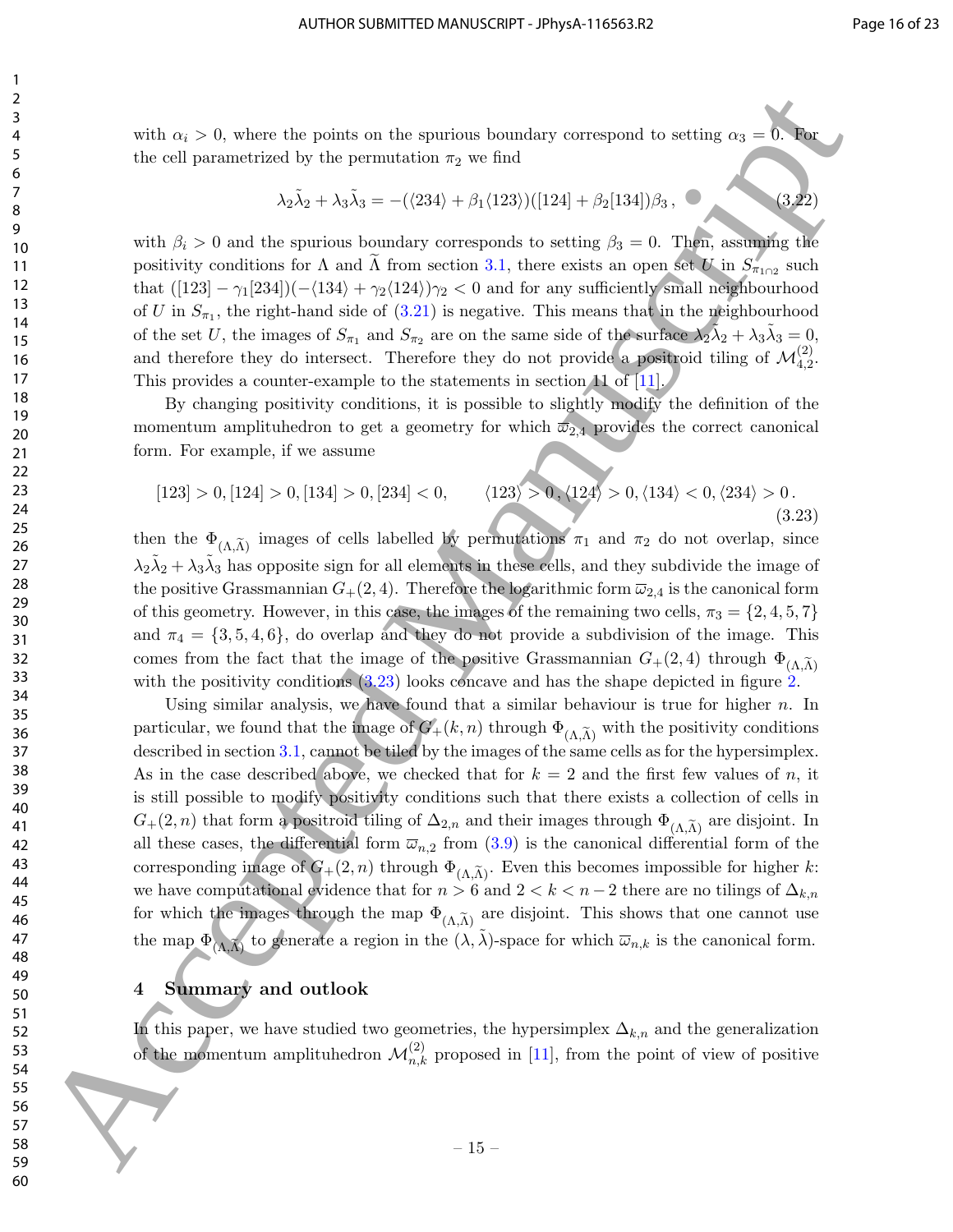

**Figure 2:** A schematic image of the positive Grassmannian  $G_{+}(2, 4)$  through the map  $\Phi_{(\Lambda,\widetilde{\Lambda})}$ with positivity conditions (3.23). The spurious boundary  $\lambda_2 \tilde{\lambda}_2 + \lambda_3 \tilde{\lambda}_3 = 0$  is shown in orange. The labels at the vertices indicate the nonvanishing Pluckers of the 0-dimensional positroid cells that map to them.

geometries. We have provided two main results. One is the previously unknown formula (2.21) for the hypersimplex canonical form  $\omega_{k,n}$ . The formula has a natural interpretation as a set-theoretical decomposition of hypersimplex into simplices given in (2.32). Moreover, we provide a negative but important result stating that the generalization of the momentum amplituhedron suggested in [11] does not possess the desired properties. In particular, we have found counter-examples showing that the conjectures in section 11 of [11] regarding positroid tilings of  $\mathcal{M}_{n,k}^{(2)}$  are not valid. It can be attributed to the fact that the momentum amplituhedron for  $m = 2$  is "concave". This, in turn, is related to the fact that the momentum amplituhedron for  $m = 2$  shares properties with the ordinary amplituhedron for  $m = 1$ . The latter is known to be concave and, in general, amplituhedra for odd  $m$  are less well-behaving than the ones for even  $m$ , see for example [27]. We predict that the momentum amplituhedron for  $m = 2, 6, 10, \ldots$  will have similar behaviour, and the conjectures from section 11 of [11] will not hold in these cases. The question remains open on whether the conjectures are correct for m divisible by four, beyond  $m = 4$ . 30 Accepted Manuscript (1988)<br>
1981 Manuscript (1988)<br>
1981 Manuscript (1988)<br>
1981 Manuscript (1988)<br>
1982 Manuscript (1988)<br>
1982 Manuscript (1988)<br>
1983 Manuscript (1988)<br>
1983 Manuscript (1988)<br>
1983 Manuscript (1988)

In this paper we have also provided interesting differential forms written directly in the  $(\lambda, \lambda)$  spinor helicity space, which have properties analogous to those of the hypersimplex canonical forms. This leads to the question of whether one can find a shape inside the  $(\lambda, \lambda)$ space with the canonical differential form given by  $\overline{\omega}_{n,k}$ . It is unclear from our explorations whether it will be possible, and it remains an interesting open problem.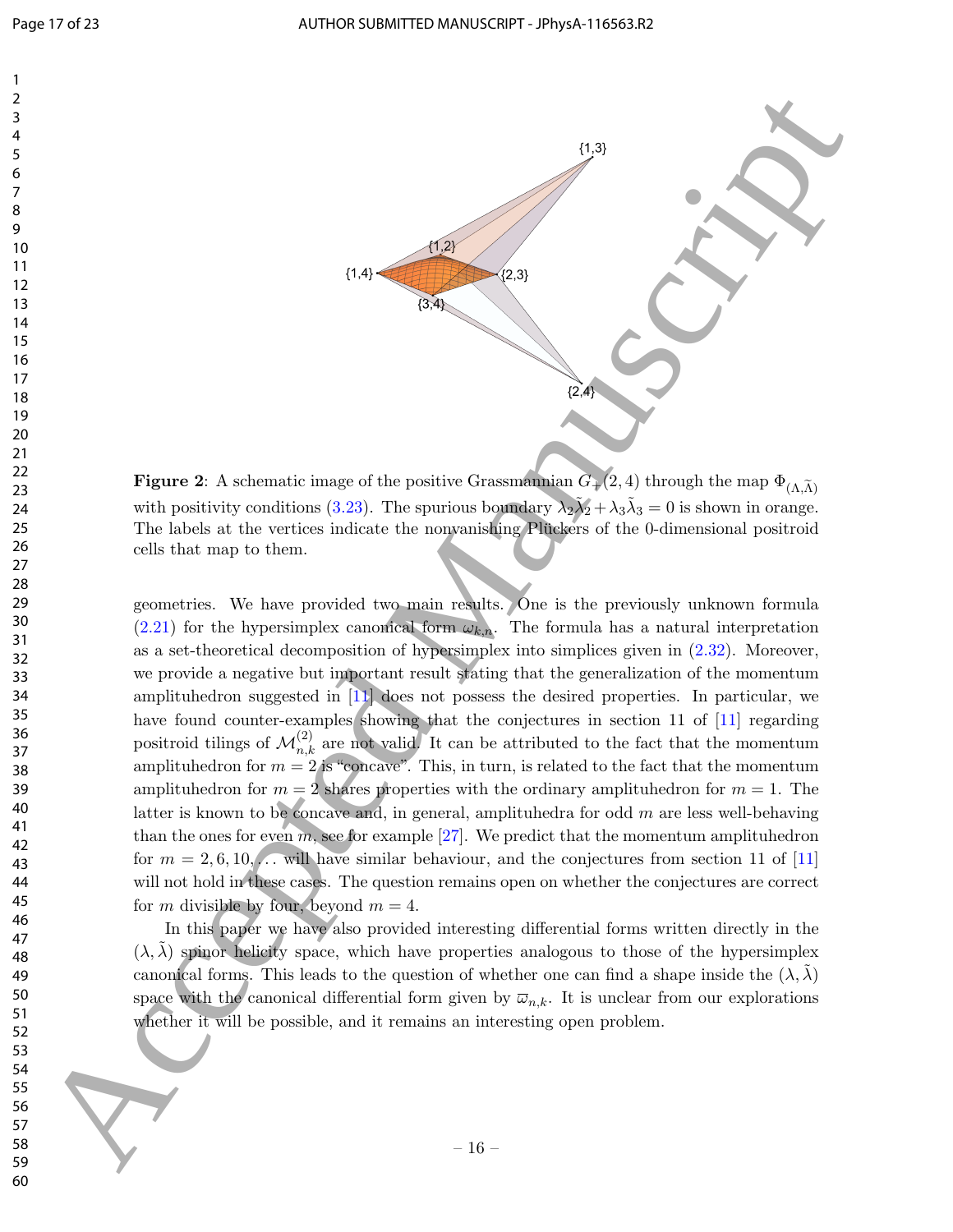#### Acknowledgements

We would like to thank Livia Ferro and Lauren Williams for useful discussions.

### A Definition of positive geometry and push-forward

Positive geometries [1] naturally live in complex projective spaces  $\mathbb{P}^N$ , and their real parts  $\mathbb{P}^N(\mathbb{R})$ . One defines X to be a complex projective algebraic variety of complex dimension D and  $X(\mathbb{R})$  to be its real part, and one denotes by  $X_{\geq 0} \subset X(\mathbb{R})$  an oriented set of real dimension D. A D-dimensional *positive geometry* is a pair  $(X, X_{\geq 0})$  equipped with a unique non-zero differential D-form  $\Omega(X, X_{\geq 0})$ , called the *canonical form*, satisfying the following recursive axioms: Acknowledgements<br>
So Acknowledgements<br>
We would like to that Livia Fero and Leuces Williams for useful discussions.<br>
No would like to the active descripted manuscripts and pair in control in the result of Nancy Privil gra

- For  $D = 0$  we have that  $X = X_{\geq 0}$  is a single real point and  $\Omega(X, X_{\geq 0}) = \pm 1$  depending on the orientation of  $X_{\geq 0}$ .
- For  $D > 0$  we have that every boundary component  $(\overline{C}, \overline{C}_{\geq 0})$  of  $(X, X_{\geq 0})$  is a positive geometry of dimension  $D-1$ . Moreover, the form  $\Omega(X, X_{\geq 0})$  is constrained by the residue relation

$$
\operatorname{Res}_C \Omega(X, X_{\geq 0}) = \Omega(C, C_{\geq 0}),\tag{A.1}
$$

along every boundary component  $C$ , and has no singularities elsewhere.

The residue operation Res<sub>C</sub> for a meromorphic form  $\omega$  on X is defined in the following way: suppose C is a subvariety of X and z is a holomorphic coordinate whose zero set  $z = 0$ parametrizes  $C$ . Denote as  $u$  the remaining holomorphic coordinates. Then a simple pole of  $\omega$  at C is a singularity of the form

$$
\omega(u,z) = \omega'(u) \wedge \frac{dz}{z} + \dots,
$$
\n(A.2)

where the ellipsis denotes terms smooth in the small z limit, and  $\omega'(u)$  is a non-zero meromorphic form on the boundary component. One defines

$$
\operatorname{Res}_C \omega := \omega' \,. \tag{A.3}
$$

If there is no such simple pole then one defines the residue to be zero.

We also define what we mean by the push-forward of a differential form. We consider a surjective meromorphic map  $\phi: A \to B$  of finite degree p, where A and B are complex manifolds of the same dimension. For a given point  $b \in B$  we can find its pre-image, namely a collection of points  $a_i$  in  $A, i = 1, \ldots, p$ , satisfying  $\phi(a_i) = b$ . Taking a neighbourhood  $U_i$  of each point  $a_i$  and a neighbourhood V of b, we can define the inverse maps:  $\psi_i = \phi|_{U_i}^{-1}$  $U_i^{-1}: V \to U_i.$ Then the push-forward of a meromorphic top form  $\alpha$  on A through  $\phi$  is a differential form  $\beta$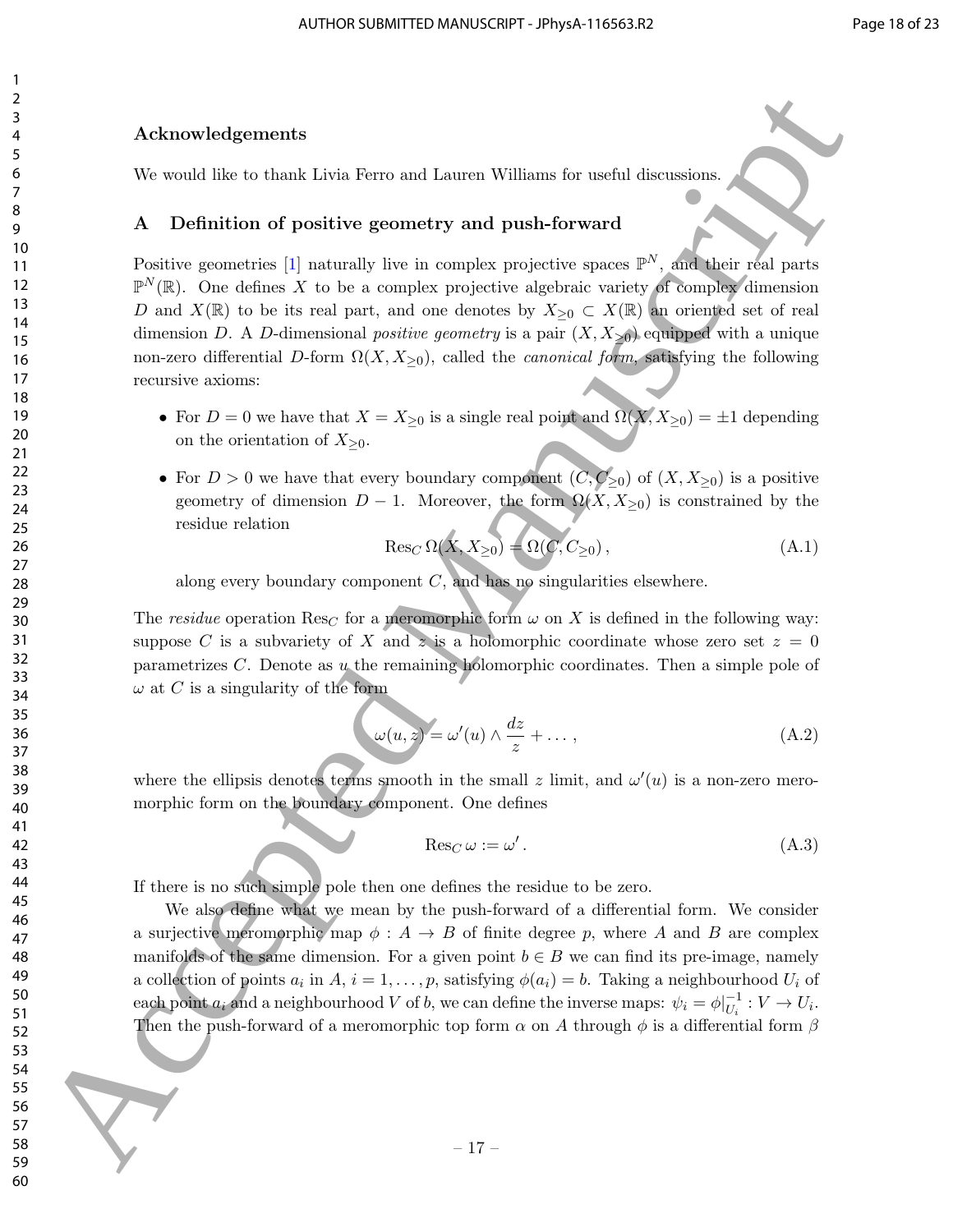$\beta = \phi_* \alpha = \sum$ 

p

 $\psi_i^*$ 

 $i=1$ 

on B given by the sum over all solutions of the pull-backs through the inverse maps  $\psi_i$ : where the pull-back of a differential form is a standard notion in differential geometry. In practice, one solves the equation  $y = \phi(x)$  and for each solution  $x = \psi_i(y)$  one substitutes the explicit expression for x into the differential form  $\alpha$ , and then sums the resulting forms. B Proofs

## **B.1** Sketch of a proof for formulae  $(2.21)$  and  $(2.23)$

In this appendix we will provide a sketch of a proof of formulae  $(2.21)$  and  $(2.23)$ , which give explicit expressions for the canonical form of the hypersimplex  $\Delta_{k,n}$ . Since the two formulae easily follow from each other, it will be sufficient to only prove  $(2.23)$ .

We want to show that the canonical form  $\omega_{k,n}$  of the hypersimplex  $\Delta_{k,n}$  is given by

$$
\omega_{k,n} = \tau_{k-1,n},\tag{B.1}
$$

 $(A.4)$ 

where

$$
\tau_{l,n} := \sum_{j=1}^{n} (-1)^{j+1} \sum_{I \in \binom{[n] \setminus \{j\}}{l}} \bigwedge_{i \in [n] \setminus \{j\}} \deg \alpha_i, \quad \alpha_i = \begin{cases} x_i, & \text{if } i \notin I, \\ 1 - x_i, & \text{if } i \in I. \end{cases} \tag{B.2}
$$

Since we know the facet structure of the hypersimplex  $\Delta_{k,n}$ , and in particular the fact that they are hypersimplices  $\Delta_{k-1,n-1}$  or  $\Delta_{k,n-1}$ , we have the following properties of  $\omega_{k,n}$ :

- 1.  $\omega_{k,n}$ ,  $1 \leq k \leq n-1$  has exactly 2n simple poles, n at  $x_i = 0$  and n at  $x_i = 1$  for  $i=1,\ldots,n,$
- 2.  $\operatorname*{Res}_{x_i=0} \omega_{k,n} = \pm \omega_{k,[n]\setminus\{i\}},$
- 3. Res  $\omega_{k,n} = \pm \omega_{k-1,[n]\setminus\{i\}}$ ,

where  $\omega_{k,[n]\setminus\{i\}}$  is defined as  $\omega_{k,n-1}$  with the variables x's relabelled in the following way:  $x_j \to x_j$  if  $j < i$ ,  $x_j \to x_{j+1}$  if  $j \geq i$ . We will prove equation (B.1) by induction in n.

Assume that for some  $n = m$ , equation (B.1) holds for all  $1 \leq k \leq m-1$ . We want to find  $\omega_{k,m+1}$ , where for now we assume that  $2 \leq k \leq m-1$ . Using condition 2, we have that  $\operatorname{Res}_{x_i=0} \omega_{k,m+1} = \pm \omega_{k,[m+1]\setminus\{i\}},$  and therefore  $\omega_{k,m+1} = \pm \omega_{k,[m+1]\setminus\{i\}} \wedge d \log x_i + \ldots$ , where the ellipsis ... indicates the terms that do not have a pole at  $x_i = 0$ . Note that  $\omega_{k,[m+1]\setminus\{i\}}$  equals  $\omega_{k,m}$  with x's relabelled, and therefore from the induction hypothesis we know that this is equal to  $\tau_{k-1,[m+1]\setminus\{i\}}$  defined as  $\tau_{k-1,m}$  with the x's relabelled as above. Then we have: For the probability of the probability of the probability interesting the forces and of the probability of the probability of the probability of the probability of the probability of the probability of the probability of

$$
\omega_{k,m+1} = \pm \tau_{k-1,[m+1]\setminus\{i\}} \wedge \mathrm{d}\log x_i + \dots \quad \text{for all } i \in [m+1]. \tag{B.3}
$$

– 18 –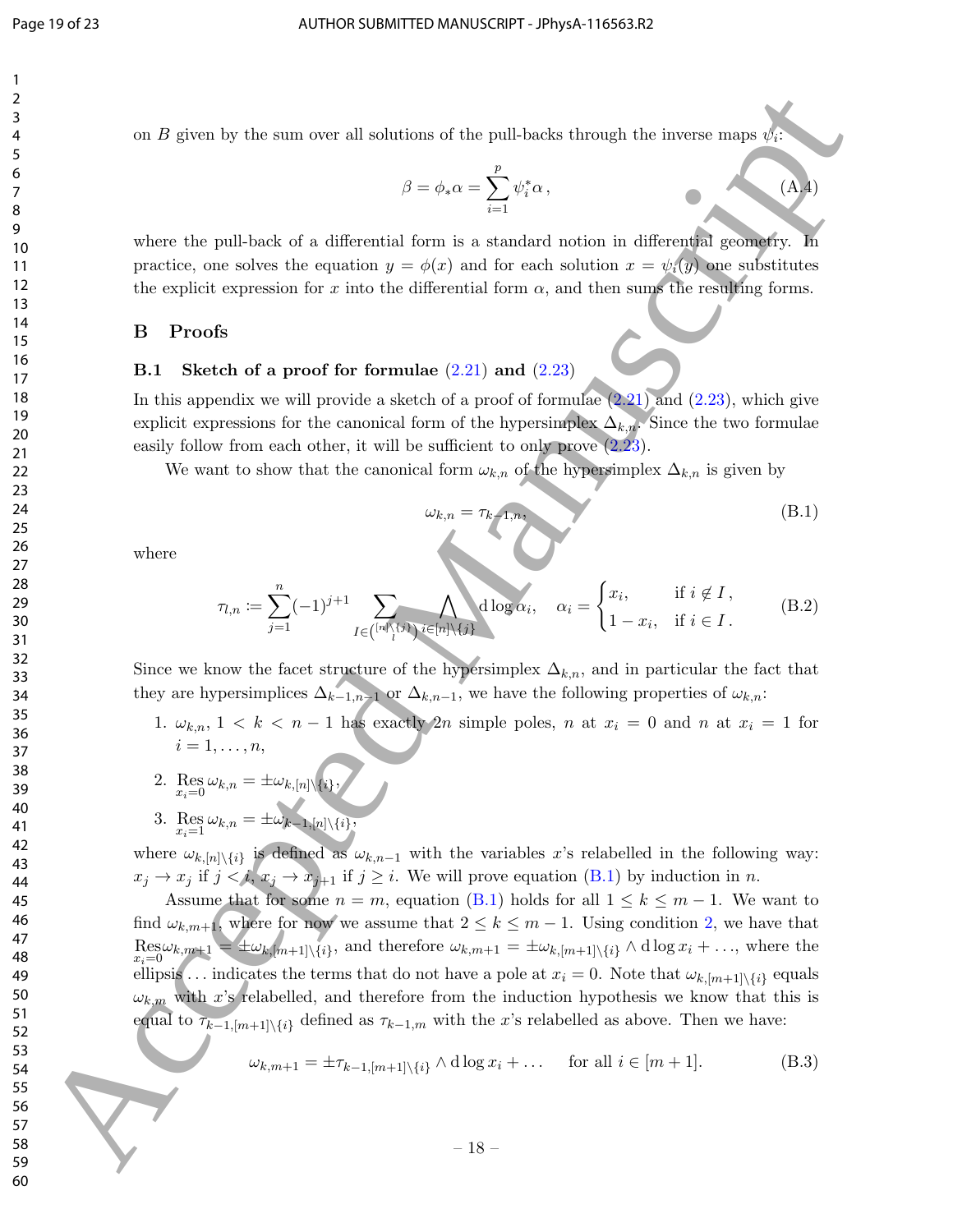Note that  $\text{Res}_{x_i=0} \tau_{k-1,m+1} = (-1)^{n-i} \tau_{k-1,[m+1]\setminus\{i\}},$  hence the terms in  $\omega_{k,m+1}$  that have a residue at some  $x_i = 0$  correspond to the terms that appear in  $\tau_{k-1,m+1}$ . Next, we use the fact that Res  $\mathop{\rm Res}_{x_i=0} \omega_{k,m+1} = -\mathop{\rm Res}_{x_{i+1}=0} \mathop{\rm Res}_{x_i=0} \omega_{k,m+1}$  to fix the relative signs of these terms. Importantly, we find that the relative signs do agree with those of  $\tau_{k-1,m+1}$ . Therefore, we conclude that  $\omega_{k,m+1} = \pm \tau_{k-1,m+1} + \mathcal{P}$ , where  $\mathcal P$  is a term that does not have any poles at  $x_i = 0$ . Next, from point 3 and the explicit form of  $\tau_{k-1,m+1}$ , we see that P also cannot have any poles when  $x_i = 1$ . From point 1 we then conclude that P cannot have any poles at all, including at infinity and we find that  $\mathcal{P} = 0$  and thus  $\omega_{k,m+1} = \pm \tau_{k-1,m+1}$ . Finally, without loss of generality, we can choose the orientation of  $\Delta_{k,n}$  such that we have a positive sign. This argument holds for all  $2 \leq k \leq m-1$ . Since for  $k = 1$  and  $k = m$ , hypersimplices  $\Delta_{1,m+1}$ and  $\Delta_{m,m+1}$  are just ordinary simplices, then we immediately see that (B.1) is also true in these cases. Therefore we have that  $\omega_{k,m+1} = \tau_{k-1,m+1}$  for all  $1 \leq k \leq m$ . This concludes the inductive step. The base case can be checked explicitly for example for  $n = 4, k = 2$  (see equation  $(2.9)$  and the surrounding discussion). Together, this proves the claim  $(B.1)$ . Active the Hermannic tractice interaction (i.e.,  $\frac{2}{3}$  Accepted Manuscriptic terms in the spectral formula (i.e.,  $\frac{1}{3}$  Accepted Manuscriptic Control interaction (i.e.,  $\frac{1}{3}$  Accepted Manuscriptic Control inte

#### B.2 Sketch of a proof of formula (2.32)

We now turn to equation  $(2.32)$ . We want to prove that the following formula is correct:

$$
\Delta_{k,n} = \Sigma_{\emptyset} \setminus \left( \bigcup_{I_1 \in \binom{[n]}{1}} \Sigma_{I_1} \setminus \left( \bigcup_{I_2 \in \binom{[n]}{2}} \Sigma_{I_2} \setminus \left( \dots \setminus \bigcup_{I_{k-1} \in \binom{[n]}{k-1}} \Sigma_{I_{k-1}} \right) \right) \right), \tag{B.4}
$$

where  $\Sigma_I, I \in \binom{[n]}{I}$  $\binom{n}{l}$  is the simplex cut out by the hyperplanes  $x_i = 0, i \notin I$ ,  $x_i = 1, i \in I$  in the  $n-1$  dimensional subspace of  $\mathbb{R}^n$  defined by the relation  $x_1 + x_2 + \ldots + x_n = k$ .

To simplify our discussion, we introduce an alternative labelling for the simplices  $\Sigma_I$ : we denote by  $\Sigma_{(b_1,b_2,...,b_n)}$  with  $b_i = 0,1$ , the simplex cut out by the hyperplanes  $x_i = b_i$ (equivalent to  $\Sigma_{\{i|b_i=1\}}$ ). Then, the inequalities that cut out these simplices are given by:

$$
\Sigma_{I} = \Sigma_{(b_{1},b_{2},...,b_{n})} = \begin{cases} x_{i} \leq b_{i}, & \text{if } k < b \\ x_{i} \geq b_{i}, & \text{if } k > b \\ x_{i} = b_{i}, & \text{if } k = b \end{cases}
$$
 (B.5)

where  $I = \{i | b_i = 1\}$ , and  $b = b_1 + b_2 + \ldots + b_n = |I|$ . This can be understood as follows: in  $\mathbb{R}^n$  the hyperplanes  $x_i = b_i$  intersect in the point  $(b_1, b_2, \ldots, b_n)^T$ . Clearly, this point is above the hyperplane  $x_1 + \ldots + x_n = k$  when  $b > k$ , hence we need  $x_i \leq b_i$ . When  $b < k$ , the hyperplanes  $x_i = b_i$  in  $\mathbb{R}^n$  intersect below the plane  $x_1 + \ldots + x_n = k$ , and we thus require  $x_i \ge b_i$ . When  $b = k$  these hyperplanes  $x_i = b_i$  in  $\mathbb{R}^n$  intersect in the point  $(b_1, b_2, \ldots, b_n)^T$ which is on the plane  $x_1 + \ldots + x_n = k$ .

Now, it is easy to see that the intersection of two simplices  $\Sigma_{(b_1,b_2,...,b_n)}$  and  $\Sigma_{(c_1,c_2,...,c_n)}$ is just the simplex  $\Sigma_{(d_1,d_2,...,d_n)}$ , where  $d_i = b_i \wedge c_i$  if all three binary strings are 'above k':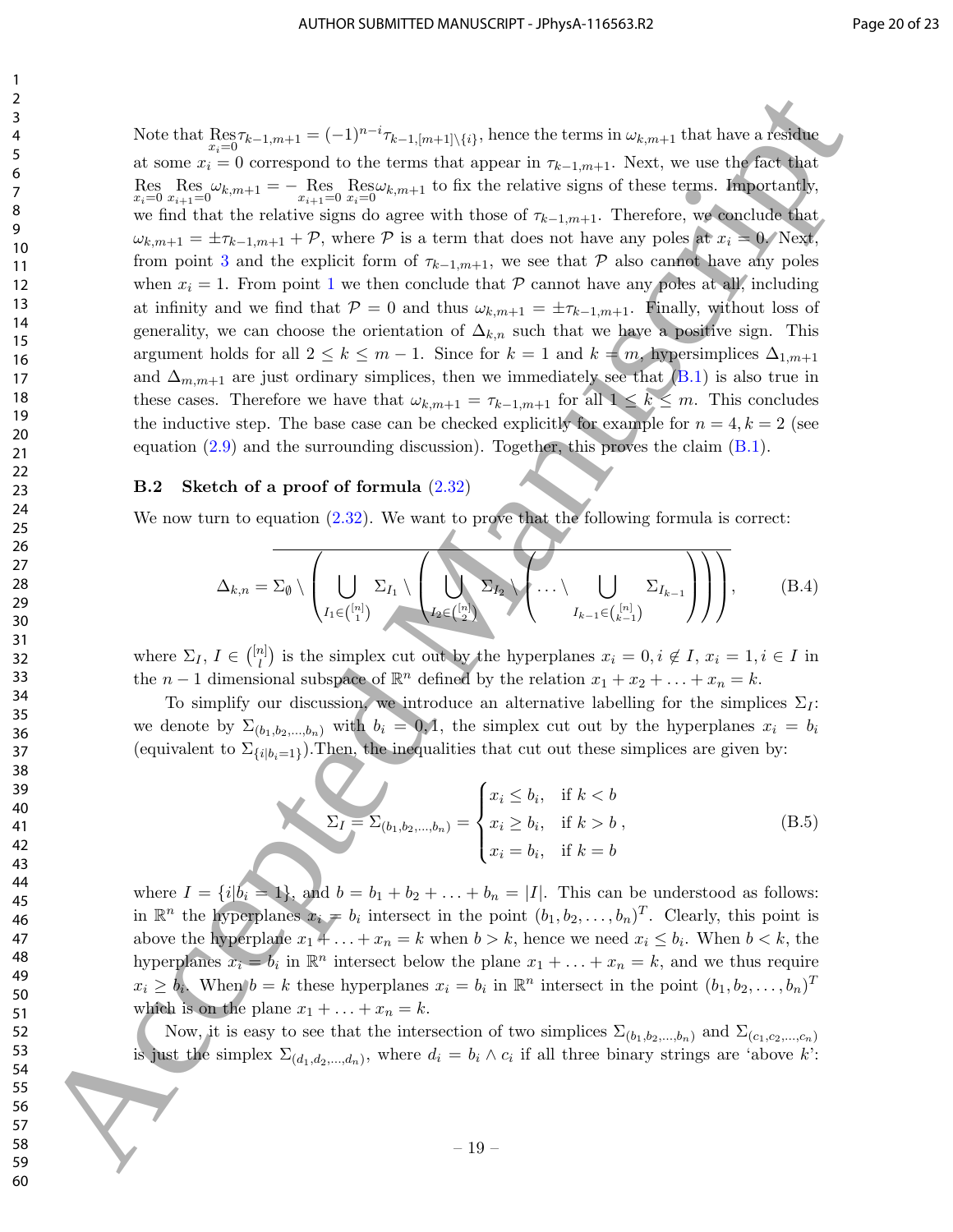$b, c, d > k$ , and  $d_i = b_i \vee c_i$  if the three binary strings are 'below k':  $b, c, d < k$  (where  $b = \sum_i b_i, c = \sum_i c_i, d = \sum_i d_i$ . Here,  $\wedge$  and  $\vee$  are binary 'and' and 'or' operations, respectively. If one of the three binary strings is on the opposite side of  $k$  from the other two, then the intersection is empty. In the language of  $\Sigma_I, I \in \binom{[n]}{I}$  $\binom{n}{l}$ , we can summarize this result as follows:

$$
\Sigma_I \cap \Sigma_J = \begin{cases} \Sigma_{I \cup J}, & \text{If } |I|, |J|, |I \cup J| \le k \\ \Sigma_{I \cap J}, & \text{If } |I|, |J|, |I \cap J| \ge k \\ \emptyset & \text{otherwise.} \end{cases}
$$
 (B.6)

An alternative way to define the hypersimplex  $\Delta_{k,n}$  is as the intersection of the unit cube in  $\mathbb{R}^n$  and the hyperplane  $x_1 + x_2 + \ldots + x_n = k$ . Explicitly, the hypersimplex is cut out by the inequalities:

$$
0 \le x_i \le 1, \quad i = 1, \dots, n,\tag{B.7}
$$

constrained to the hypersurface  $x_1 + x_2 + \ldots + x_n = k$ . It is thus clear that the hypersimplex is completely contained inside the simplex  $\Sigma_{\emptyset} = \Sigma_{(0,0,\dots,0)} = \{x_i \geq 0, i = 1,\dots,n\}$ . We now look at the simplices with 1 one and  $(n-1)$  zeroes in their binary string, e.g.  $\Sigma_{\{1\}} =$  $\Sigma_{(1,0,...,0)} = \{x_1 \geq 1, x_2 \geq 0, \ldots, x_n \geq 0\}.$  It is clear that this simplex is a subset of  $\Sigma_{\emptyset}$  and only intersects with the hypersimplex along the face  $x_1 = 1$ . The analogous result holds for all  $\Sigma_{\{i\}}$ . In fact, when we take away all simplices  $\Sigma_{\{i\}}$  from  $\Sigma_{\emptyset}$ , the only region that is left will be the interior of the hypersimplex: Accepted Manuscriptus and the state of the state of the state of the state of the state of the state of the state of the state of the state of the state of the state of the state of the state of the state of the state of

$$
\Delta_{k,n} = \Sigma_{\emptyset} \setminus \left(\bigcup_{I \in \binom{[n]}{1}} \Sigma_I\right),\tag{B.8}
$$

where it is necessary to take the closure on the RHS because we also subtract all boundaries of the hypersimplex.

In general, the simplices  $\Sigma_I, I \in \binom{[n]}{1}$  $\binom{n}{1}$  overlap. Set-theoretically, this is not a problem and equation (B.8) works just fine. However, from the point of view of positive geometries there are certain regions that have been 'subtracted twice', hence the analogous equation does not hold for the canonical forms. Instead we would like to subtract the intersecting parts of  $\bigcup_{I \in \binom{[n]}{\,1\,}} \Sigma_I$  before subtracting it from  $\Sigma_\emptyset$ :

$$
\Delta_{k,n} = \Sigma_{\emptyset} \setminus \left( \bigcup_{I \in \binom{[n]}{1}} \Sigma_I \setminus \left( \bigcup_{J_1, J_2 \in \binom{[n]}{1}} \Sigma_{J_1} \cap \Sigma_{J_2} \right) \right).
$$
(B.9)

From the discussion above it is clear that, for example,  $\Sigma_{\{1\}} \cap \Sigma_{\{2\}} = \Sigma_{\{1,2\}}$ , and from this it is not difficult to see that  $\bigcup_{J_1,J_2\in\binom{[n]}{1}}\Sigma_{J_1}\cap \Sigma_{J_2}=\bigcup_{I\in\binom{[n]}{2}}\Sigma_I$ . However, we now run into the same problem that the simplices  $\Sigma_I, I \in \binom{[n]}{2}$  $\binom{n}{2}$  can in general overlap. Continuing along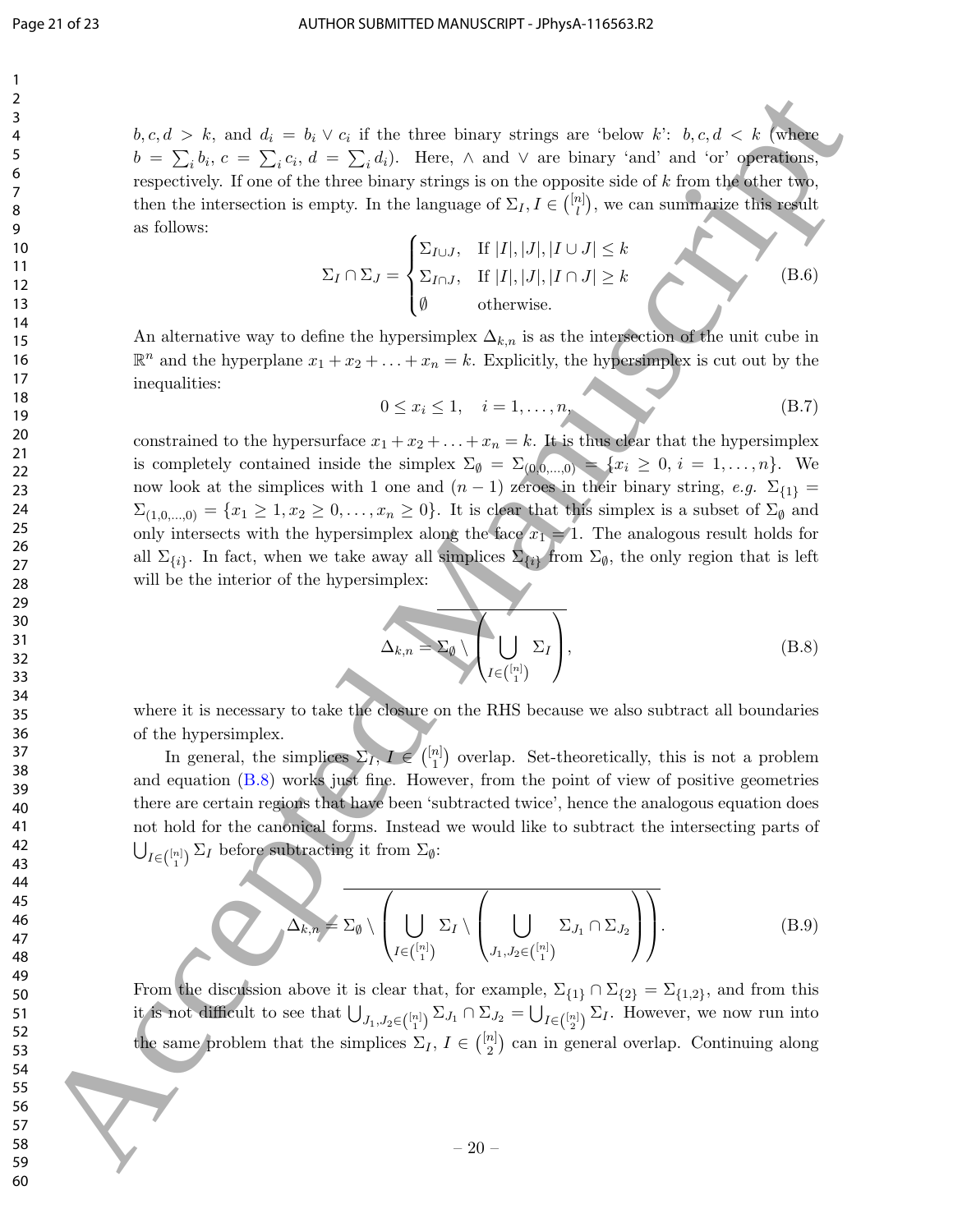the same line, the union of two set  $I, J \in \binom{[n]}{2}$  $\binom{n}{2}$  can result in either an element of  $\binom{[n]}{3}$  $\binom{n}{3}$  or  $\binom{[n]}{4}$ 4  $\mathcal{L}$ . But, since  $\bigcup_{I \in \binom{[n]}{4}} \subset \bigcup_{I \in \binom{[n]}{3}}$ , we find that  $\bigcup_{I_1, I_2 \in \binom{[n]}{2}} \Sigma_{I_1} \cap \Sigma_{I_2} = \bigcup_{J \in \binom{[n]}{3}} \Sigma_J$ . In general, a similar reasoning implies that  $\bigcup_{I_1,I_2\in\binom{[n]}{l}}\Sigma_{I_1}\cap \Sigma_{I_2}=\bigcup_{J\in\binom{[n]}{l+1}}\Sigma_J$ . Thus, by continuously removing the intersection of simplices in the way explained above, we find

$$
\Delta_{k,n} = \Sigma_{\emptyset} \setminus \left( \bigcup_{I_1 \in \binom{[n]}{1}} \Sigma_{I_1} \setminus \left( \bigcup_{I_2 \in \binom{[n]}{2}} \Sigma_{I_2} \setminus \cdots \setminus \left( \bigcup_{I_l \in \binom{[n]}{l}} \Sigma_{I_l} \right) \right) \right) \tag{B.10}
$$

This formula holds 'set-theoretically' for all  $l \leq k$ , but we can refine the amount of overlap we subtract by increasing l. This process terminates naturally, since  $\bigcup_{I_k\in\binom{[n]}{k}}\Sigma_{I_k}$  is not fulldimensional and is just the set of the vertices of  $\Delta_{k,n}$ . Then (B.4) is equivalent to (B.10) when we set  $k = l$ . While the hypersimplex  $\Delta_{k,n}$  can be decomposed as (B.10) for any  $l \leq k$ , when  $l = k$  in addition we have that the sets that appear at a given level in the formula (B.4) are disjoint when lower terms are subtracted. It allowes us to translate this statement into an equality of canonical forms, namely (2.31). 16 sam[e](http://arxiv.org/abs/1912.08707) freq [d](http://arxiv.org/abs/1905.04216)erivativeof two to  $f = \binom{6}{2}$ , one result in either originated of  $f(x)$  and  $f(x)$  and  $f(x)$  and  $f(x)$  and  $f(x)$  and  $f(x)$  and  $f(x)$  and  $f(x)$  and  $f(x)$  and  $f(x)$  and  $f(x)$  and  $f(x)$  and  $f(x)$  and  $f(x)$  an

#### References

- [1] N. Arkani-Hamed, Y. Bai and T. Lam, "Positive Geometries and Canonical Forms", JHEP 1711, 039 (2017), arxiv:1703.04541.
- [2] N. Arkani-Hamed and J. Trnka, "The Amplituhedron", JHEP 1410, 030 (2014), arxiv:1312.2007.
- [3] N. Arkani-Hamed, Y. Bai, S. He and G. Yan, "Scattering Forms and the Positive Geometry of Kinematics, Color and the Worldsheet", JHEP 1805, 096 (2018), arxiv:1711.09102.
- [4] D. Damgaard, L. Ferro, T. Lukowski and M. Parisi, "The Momentum Amplituhedron", JHEP 1908, 042 (2019), arxiv:1905.04216.
- [5] N. Arkani-Hamed, T.-C. Huang and Y.-T. Huang, "The EFT-Hedron", JHEP 2105, 259 (2021), arxiv:2012.15849.
- [6] N. Arkani-Hamed, Y.-T. Huang and S.-H. Shao, "On the Positive Geometry of Conformal Field Theory", JHEP 1906, 124 (2019), arxiv:1812.07739.
- [7] N. Arkani-Hamed, P. Benincasa and A. Postnikov, "Cosmological Polytopes and the Wavefunction of the Universe", arxiv:1709.02813.
- [8] N. Arkani-Hamed, S. He and T. Lam, "Stringy canonical forms", JHEP 2102, 069 (2021), arxiv:1912.08707.
- [9] L. Ferro and T. Lukowski, "Amplituhedra, and beyond", J. Phys. A 54, 033001 (2021), arxiv:2007.04342.
- [10] S. He, Z. Li, P. Raman and C. Zhang, "Stringy canonical forms and binary geometries from associahedra, cyclohedra and generalized permutohedra", JHEP 2010, 054 (2020), arxiv:2005.07395.